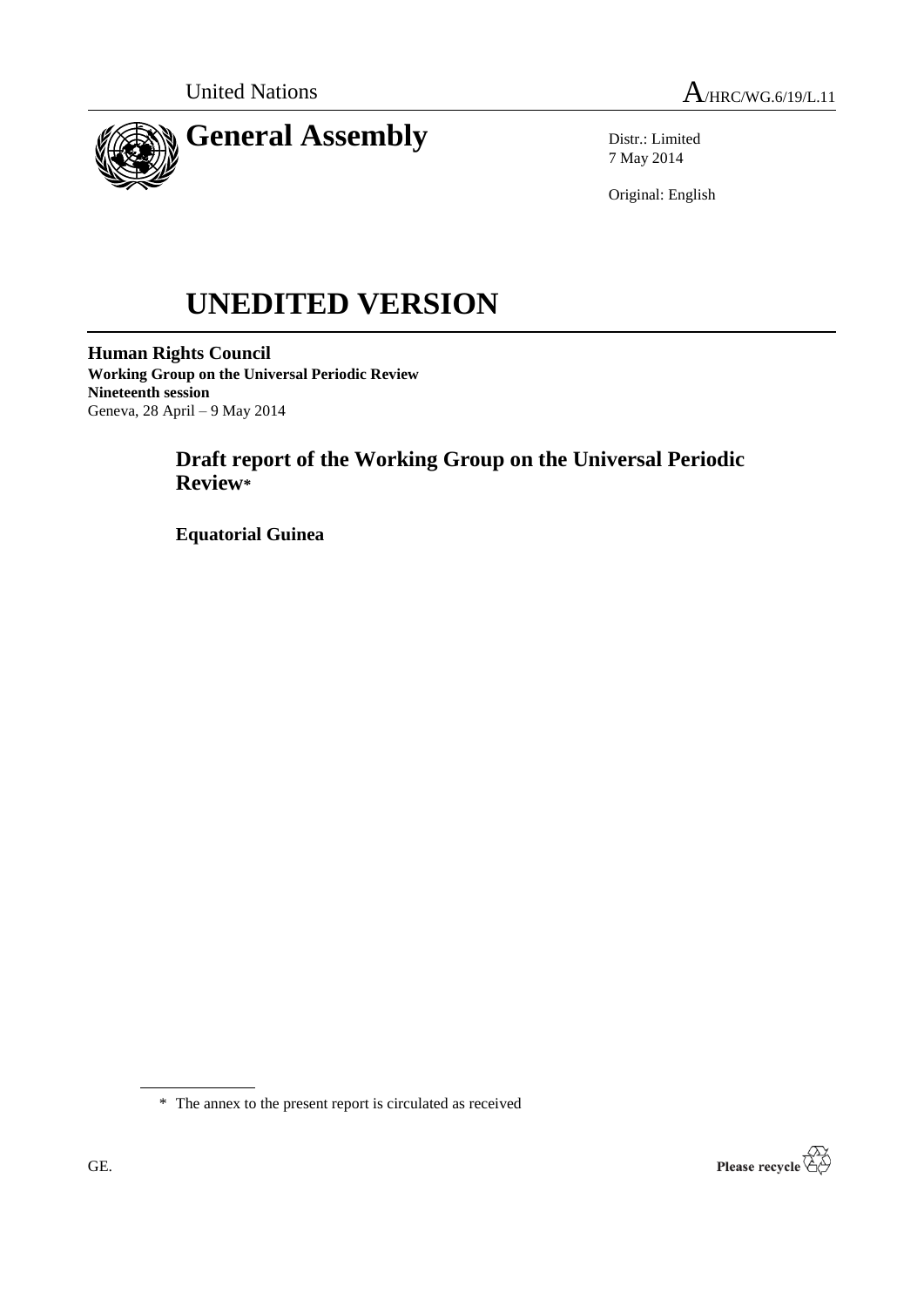## **A/HRC/WG.6/19/L.11**

# Contents

|       |           | Paragraphs | Page          |
|-------|-----------|------------|---------------|
|       |           | $1 - 4$    | 3             |
|       |           | 5-133      | 3             |
|       | A.        | $5 - 27$   | $\mathcal{R}$ |
|       | <b>B.</b> | $28 - 133$ | 5             |
| H.    |           | 133–137    | 12            |
| Annex |           |            |               |
|       |           |            | 25            |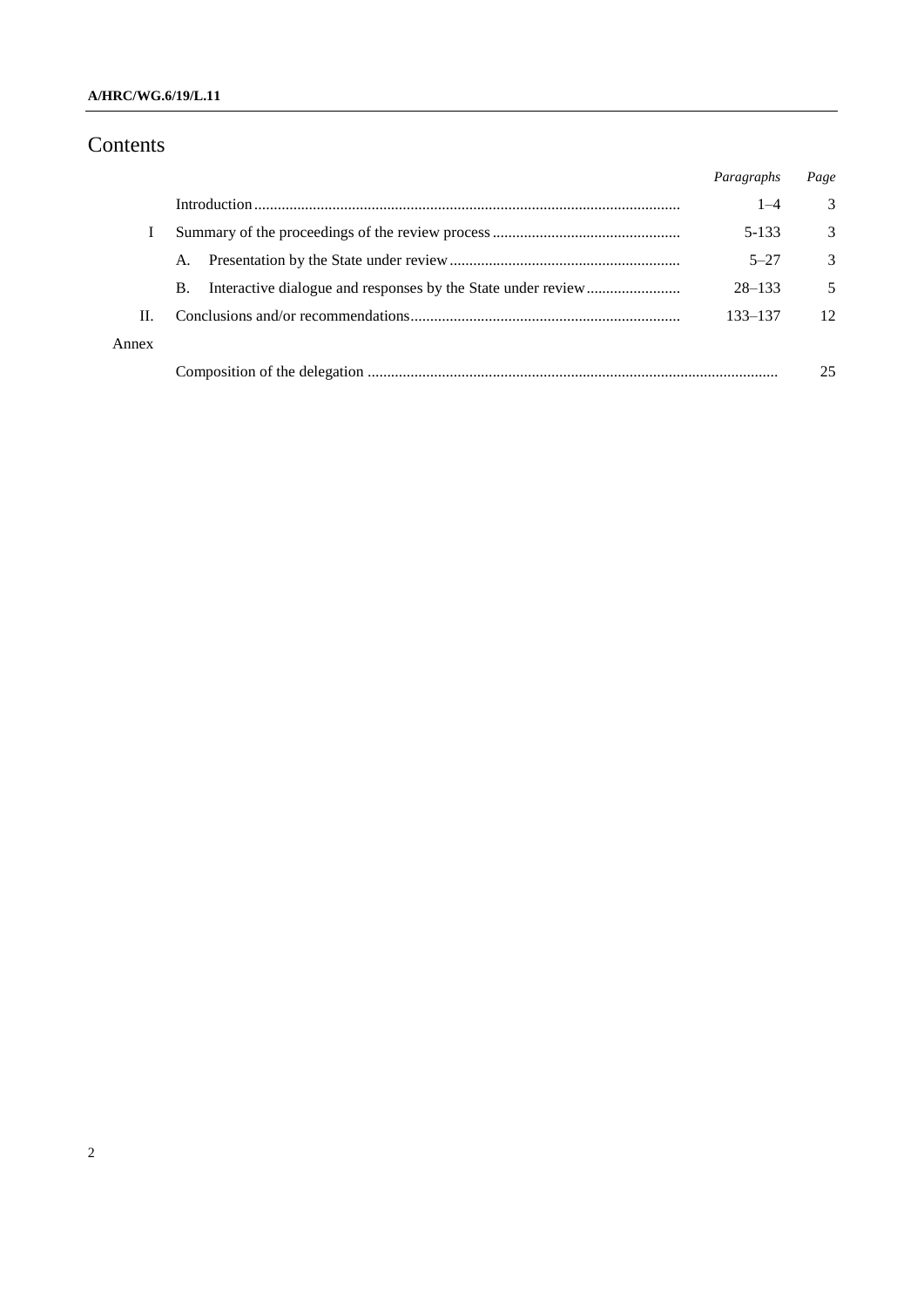## **Introduction**

1. The Working Group on the Universal Periodic Review (UPR), established in accordance with Human Rights Council resolution 5/1 of 18 June 2007, held its nineteenth session from 28 April 7 to 9 May 2014. The review of Equatorial Guinea was held at the 12th meeting on 5 May 2014. The delegation of Equatorial Guinea was headed by Mr. Alfonso Nsue Mokuy. At its  $17<sup>th</sup>$  meeting held on 8 May 2014, the Working Group adopted the report on Equatorial Guinea.

2. On 15 January 2014, the Human Rights Council selected the following group of rapporteurs (troika) to facilitate the review of Equatorial Guinea: Estonia, Japan and South Africa.

3. In accordance with paragraph 15 of the annex to resolution 5/1 and paragraph 5 of the annex to resolution 16/21, the following documents were issued for the review of Equatorial Guinea:

(a) A national report submitted/written presentation made in accordance with paragraph 15 (a) (A/HRC/WG.6/19/GNQ/1);

(b) A compilation prepared by OHCHR in accordance with paragraph 15 (b) (A/HRC/WG.6/19/GNQ/2);

(c) A summary prepared by OHCHR in accordance with paragraph 15 (c) (A/HRC/WG.6/19/GNQ/3).

4. A list of questions prepared in advance by the Czech Republic, Liechtenstein, Mexico, the Netherlands, Norway, Portugal, Slovenia, Spain, and the United Kingdom of Great Britain and Northern Ireland was transmitted to Equatorial Guinea through the troika. These questions are available on the extranet of the UPR.

## **I. Summary of the proceedings of the review process**

#### **A. Presentation by the State under review**

5. The delegation of Equatorial Guinea expressed satisfaction on the significant progress that had been achieved in the field of human rights but acknowledged that challenges remained. The promulgation of the new Constitution had given new impetus to the state and to social development.

6. Fighting poverty was fundamental to advance the full enjoyment of freedoms, and this was being done in multiple areas in particular: social housing; hospitals; and schools, enabling the real enjoyment of the benefits generated by the State.

7. In relation to the recommendations received during the first UPR review, the delegation indicated, inter alia, that after extensive exam, CRPD had been submitted to the House of Deputies and to the Senate as a step towards ratification.

8. Equatorial Guinea also noted the implementation of Decree No. 129/2004 and the integration of persons with disabilities to social security programs conducted by the National Association of Disabled. It provided further details in this regard.

9. The delegation highlighted that the Constitution provided for the independence for the judiciary and defined in detail its attributes and functioning and recalled the relevant provisions of the Constitution. It also indicated that a number of legal and other trainings on human rights had been carried out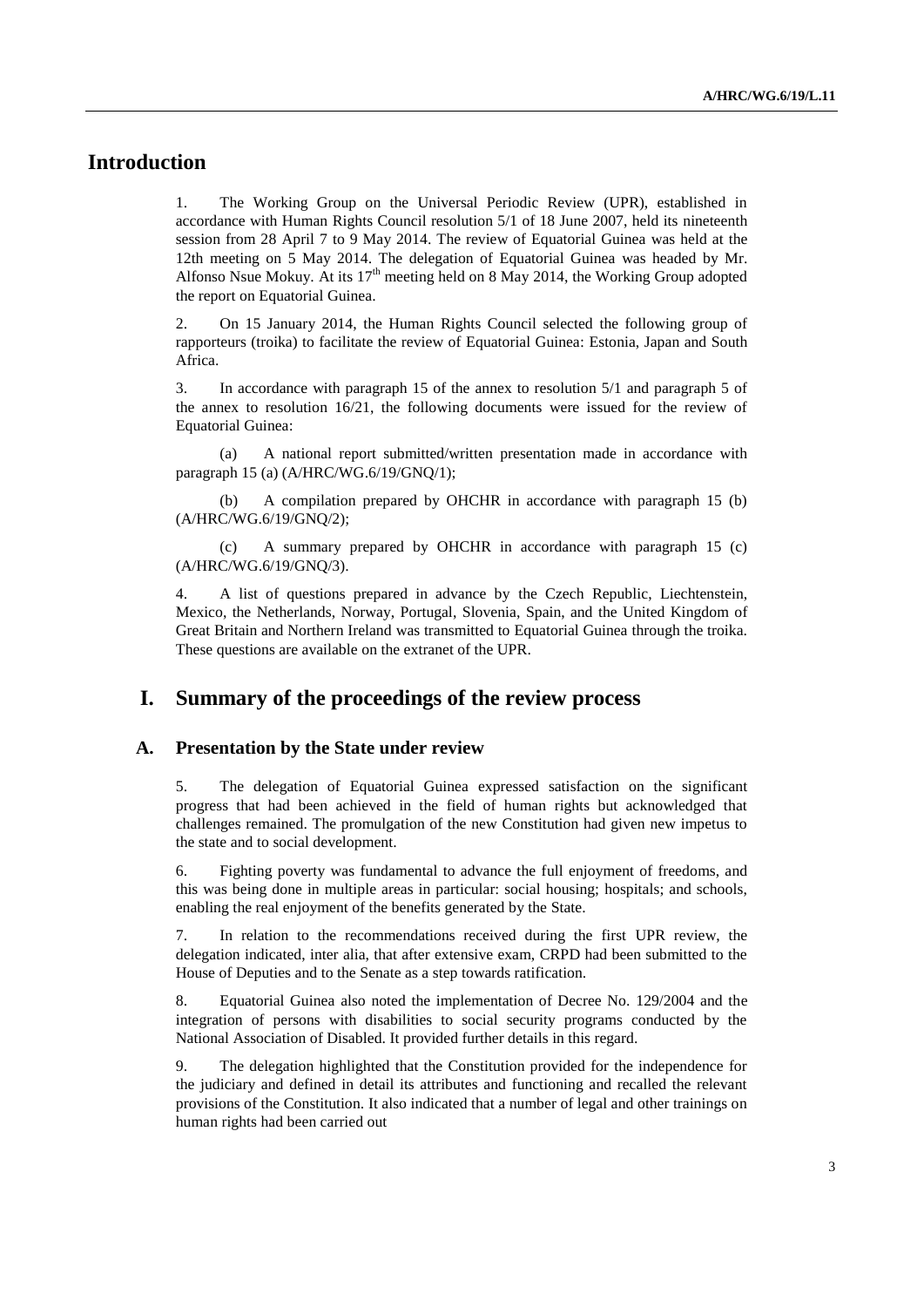10. The delegation highlighted that the Government's decision not to tolerate the practice of torture and arbitrary detentions had been extended at the national level, with the adoption of drastic coercive measures. As a consequence, the Ministry of National Security had developed a Police Reference Handbook on Human Rights. The first page of this handbook quoted, HE Obiang Nguema Mbasogo, when he stated "-My biggest concern is, and will be the welfare of my people , their right to safety and freedom is not negotiable. The Security and Order Forces must guarantee these rights and ensure the safety of all citizens. "The delegation added that this reflected the Government's commitment concerning torture, arbitrary detention and other and other degrading treatments.

11. It was indicated that the National Human Rights Commission was adjusting to the Paris Principles and that Equatorial Guinea was making great efforts to reach a continuous cooperation with UN agencies through the presentation of its national reports as well as participation and monitoring of forums and meetings on CEDAW, CRC, UPR, and participation without reservation in the activities of the Special Rapporteur on torture and other cruel, inhuman and degrading treatments.

12. A commission was created to study OP-CRC-SC and OP-CEDAW prior to their submission to the Council of Minister for approval, before sending these to Parliament.

13. With regard to the issue of smuggling of migrants and trafficking in persons, the delegation stated that Equatorial Guinea had never practiced the smuggling of migrants and trafficking in persons, particularly children, and that the process for the ratification of the OP-CRC-SC had already been approved by the Government and therefore sent to Parliament in 2014.

14. The delegation also indicated that the International Red Cross and representatives of various religious groups had free access to detention centres at the national level. The Attorney General and the National Human Rights Commission perform periodic inspections and that perpetrators of acts of arbitrary detention, kidnapping, torture or similar acts had been tried by military courts, receiving prison sentences and in other cases, dismissals.

15. The delegation underscored that on April of 2014 the Government decided to send the United Nations Convention against Corruption to the Committee on Political Affairs for their opinion and that the Commission of Jurists had already decided to suggest the signing of this instrument with reservations regarding the Statute of Rome. The Government will render its ruling, after receiving the report from the Committee on Political Affairs.

16. The delegation indicated that the anti-corruption prosecutor is providing efficient rules to eradicate this evil, and informed about the obligation to declare the heritage of the people under the surveillance for conflict of interests and the use of privileged information. It provided detailed information on action adopted in this regard.

17. It was also recalled that in 2014 the National Government approved the accession of Equatorial Guinea to the OPCRC-AC, which has been sent to Parliament for the formalities of accession. On the Rome Statute, the Government of the Republic of Equatorial Guinea endorsed the Declaration of the African Union in this regard.

18. Equatorial Guinea highlighted the Constitutional establishment of legal initiatives to ensure adequate representation and participation of women in the performance of duties and other functions in state institutions. Thus the gender ratio both in government and the Senate is extensive in terms of women's participation.

19. It highlighted an increase in public spending on social sectors.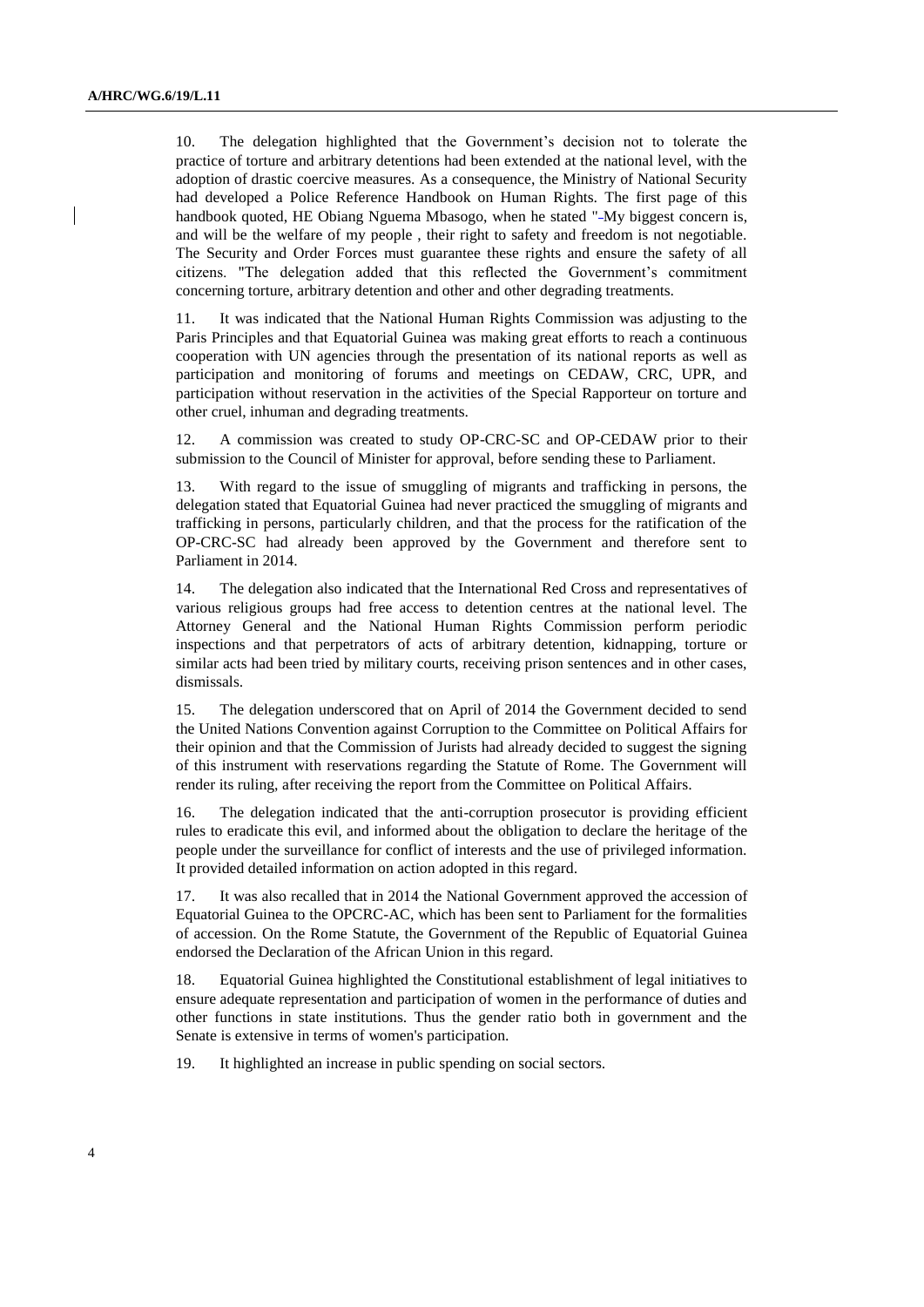20. The delegation then provided information on measures taken with regard to urbanism, housing, electricity and sanitation including the construction of roads to unlock rural areas and the completion of over 15,000 households nationwide.

21. Equatorial Guinea described measures adopted to improve health in particular maternal mortality and rural child noting that these ensured assistance to 90% of all births nationally. It stated that by 2015, maternal mortality would decrease by 50 % and 80% by 2020.

22. Measure to combat AIDS and other sexually transmitted diseases, and malaria where then described.

23. The delegation informed about a reform of the national educational system through the adaptation of curricula and textbooks at various levels.

24. The delegation asserted that the country counts with many associations and NGO's and the Ministry of the Interior is making arrangements to have a more flexible criteria regarding granting of permits. It stated that restrictions on written press have been reduced, and many magazines and publications have flourished, assuring there is no censorship.

25. The delegation indicated that through Decree 426/2.014, as a prelude to abolition, the Government had issued a temporary amnesty moratorium against death penalty in the Republic of Equatorial Guinea.

26. It was also mentioned that the Government will carry out shortly the restructuring of the Centre for Human Rights, to make it more dynamic.

27. The delegation affirmed that regarding the recommendations mentioned above that did not enjoy full acceptance of Equatorial Guinea in the past, many of them had already been addressed, and those which are still pending decision would be treated promptly in order to maintain as always, the dialogue between Equatorial Guinea and the United Nations System within an honest and transparent dialogue in which the UPR.

#### **B. Interactive dialogue and responses by the State under review**

28. During the interactive dialogue, 76 delegations made statements. Recommendations made during the dialogue are to be found in section II of the present report.

29. Sweden was concerned at the lack of progress in implementing the recommendations from 2009 and at high poverty and low human development indicators, despite Equatorial Guinea's high per capita income.

30. Switzerland appreciated the acceptance by Equatorial Guinea of all its recommendations of the previous UPR. It encouraged the country to continue efforts in their implementation.

31. Thailand noted efforts to combat human trafficking and reduce maternal and infant mortality, accession to OP-CEDAW and steps towards bringing the NHRI in line with the Paris Principles. It encouraged accession to OP-CRC-AC and OP-CRC-IC.

32. Timor-Leste commended the 2012 constitutional reform, progress in education, health and children's rights and the Government's commitment to fulfilling its economic and social objectives.

33. Togo noted measures to improve the situation of women, children and disabled persons. It commended efforts to ensure economic and social rights.

34. Tunisia encouraged Equatorial Guinea to intensify its efforts to eliminate gender stereotypes and to strengthen its cooperation with all of the UN human rights bodies.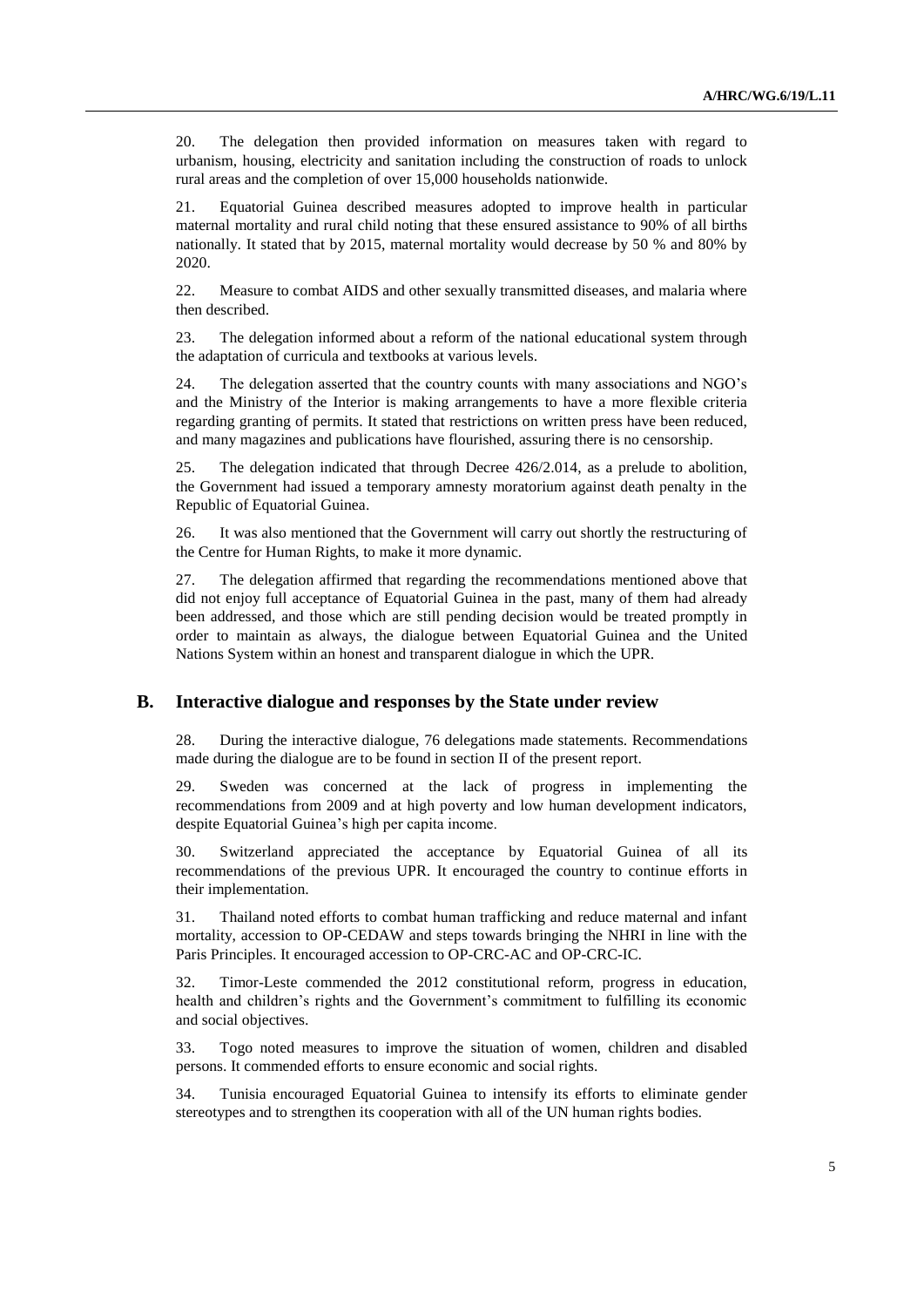35. Turkey welcomed the development plan, the appointment of a vice-prime minister for human rights and establishment of the NHRI. It called for a strengthened rule of law and intensified efforts in human rights.

36. The United Kingdom of Great Britain and Northern Ireland was concerned about retaliations against human rights defenders and allegations of corruption. It urged Equatorial Guinea to ensure freedom of speech and assembly.

37. The United States of America remained concerned about arbitrary detentions and politically-motivated violence, failure to hold security forces accountable for human rights violations, and the lack of legislation protecting children from hazardous labour. It urged protection of freedoms of expression, association and peaceful assembly.

38. Uruguay noted studies and national discussions on the death penalty. It was concerned about reports of corruption and the lack of an independent judiciary.

39. Venezuela (Bolivarian Republic of) welcomed steps towards ratifying CRPD and improving living standards of persons with disabilities, as well as advances in ensuring access to education.

40. Viet Nam noted continued efforts to enhance enjoyment of human rights and fundamental freedoms, especially political, economic and social rights, through constitutional reform, budget transparency and capacity-building.

41. Zimbabwe commended strengthened institutional mechanisms and investment in education, health, public services, water and sanitation as well as gender equality. It urged improvements to the education for all policy and the broadening of human rights training and awareness raising.

42. Algeria appreciated measures to strengthen various national institutions to ensure the best protection of human rights. It commended efforts to promote economic, social and cultural rights.

43. Angola welcomed ratification and harmonization into domestic legislation of international human rights instruments, establishment of the NHRI and adoption of education measures, but was concerned about the female dropout rate and access to schools.

44. Argentina noted legislative amendments and encouraged further steps, including abolishing the death penalty. It encouraged extending a permanent invitation to OHCHR and special procedures. It expressed concern about women's rights.

45. Armenia remained concerned about the situation of women and wanted to know the action taken by Equatorial Guinea to improve women`s access to education.

46. Australia was concerned about access to electricity and potable water. It encouraged public education programmes on domestic violence and welcomed the death penalty moratorium. It remained concerned about arbitrary arrests and *incommunicado* detentions.

47. Benin noted progress towards human rights and encourage Equatorial Guinea to continue efforts. It urged the international community to assist the country in its efforts.

48. Botswana encouraged the finalization of pending bills that would effectively address human rights violations. It urged the Government to address sexual violence against women prisoners.

49. Brazil welcomed the commitment to a moratorium on the death penalty and the development of women's rights programmes, but noted remaining challenges to gender issues and protection for other vulnerable groups.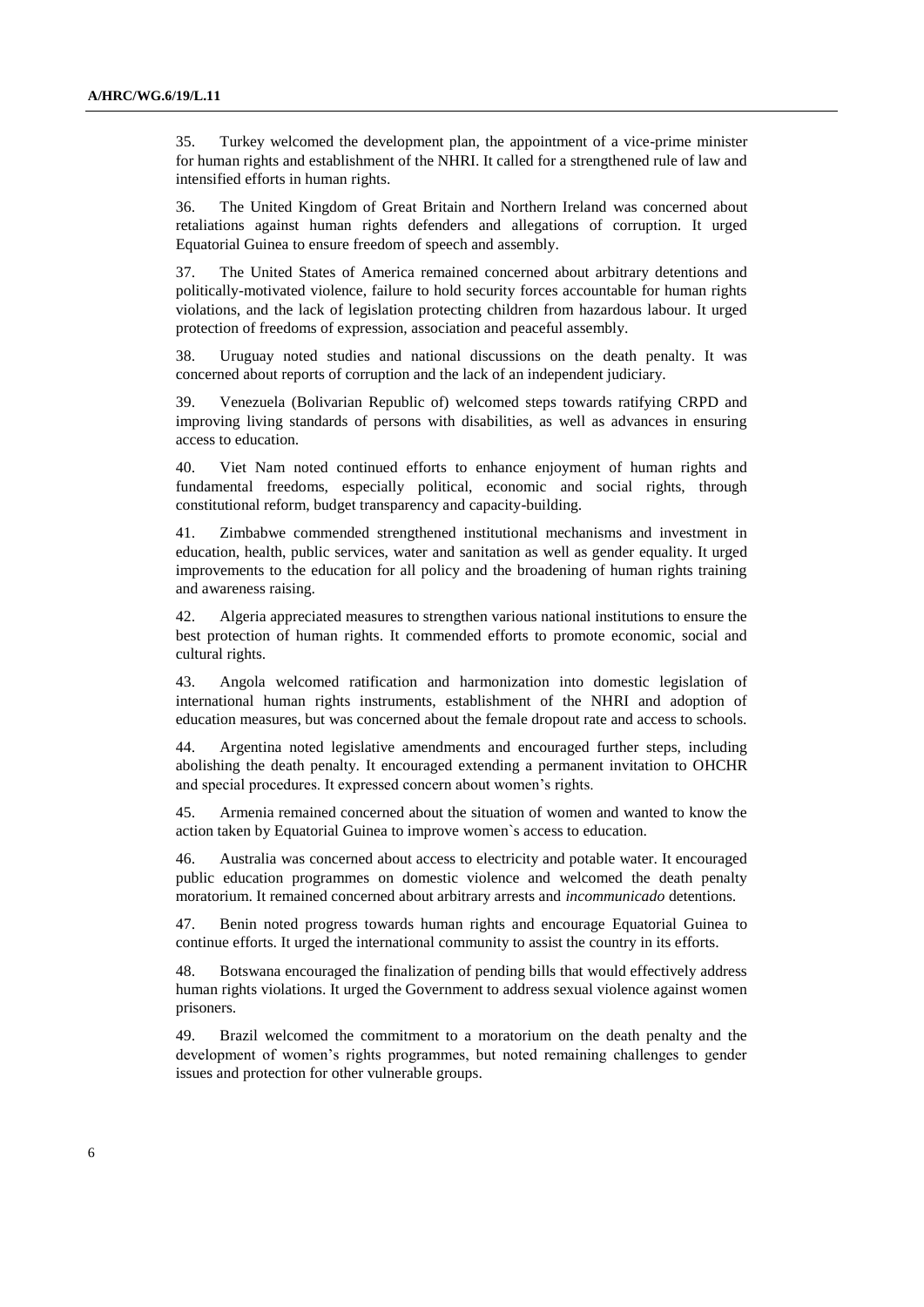50. Burkina Faso noted measures aimed at preventing migrant-smuggling and trafficking in persons. It wanted to know the main challenges of this issue and the actions taken to overcome it.

51. Burundi applauded institutional and legislative measures to ensure the human rights of disabled person. It also welcomed the reform effort to strengthen the judiciary.

52. Cabo Verde encouraged continued efforts in socioeconomic rights, particularly in education, water and sanitation, electricity supplies, health and social housing. It noted the establishment of the NHRI.

53. Canada enquired about measures to ensure that the Ombudsman's Office was in line with the Paris Principles and was independent. It was concerned about the harassment and arrests of journalists.

54. The Central African Republic encouraged Equatorial Guinea to pursue efforts toward human rights protection. It urged the international community to continue its collaboration with the country.

55. Chad commended measures to improve the human rights situation in Equatorial Guinea, notably the action toward disabled people.

56. Chile noted legal and institutional reforms, including the new Basic Law adopted in 2012 and associated programmes aimed at improving the promotion and protection of human rights.

57. China commended investment in education, health, public and social services and steps towards ratifying OP-CRPD, OP-CRC-AC and OP-CRC-IC. It urged the international community to provide further technical and financial support.

58. Colombia welcomed measures to promote gender equality and enhance women's well-being and status, improve education quality, increase female school enrolment and tackle child labour and HIV/AIDS, notably through awareness-raising initiatives.

59. The Congo appreciated the efforts in the health area, notably the organisation of awareness campaign on the HIV pandemic and mother-to-child transmission.

60. Slovenia noted development regarding the law establishing the moratorium on the death penalty. It reminded concerned about the practices and customs that violate women`s and girls` rights.

61. Côte d'Ivoire noted efforts made in areas of education and fight against infant and maternal mortality. It stressed the importance of cooperation between the international community and Equatorial Guinea.

62. Cuba highlighted Government efforts to develop the country, including measures taken to reduce infant mortality, improve education and the quality of and access to health care.

63. The delegation indicated efforts particularly in the training of the army, police and prison officers and made it very clear to all civil and public servants that anyone responsible for torture contravened both the conventions signed and ratified by our country and its commitment to the Human Rights Council, and added that the proof was the training guide for police and uniformed officials handed to the President of the Human Rights Council.

64. The Government asserted that much has been made to eradicate poverty but mentioned this is weighed down by a handicap: after such a long period of unrest, the country doesn't have the physical infrastructure needed, so there has been a budget allocation for this purpose.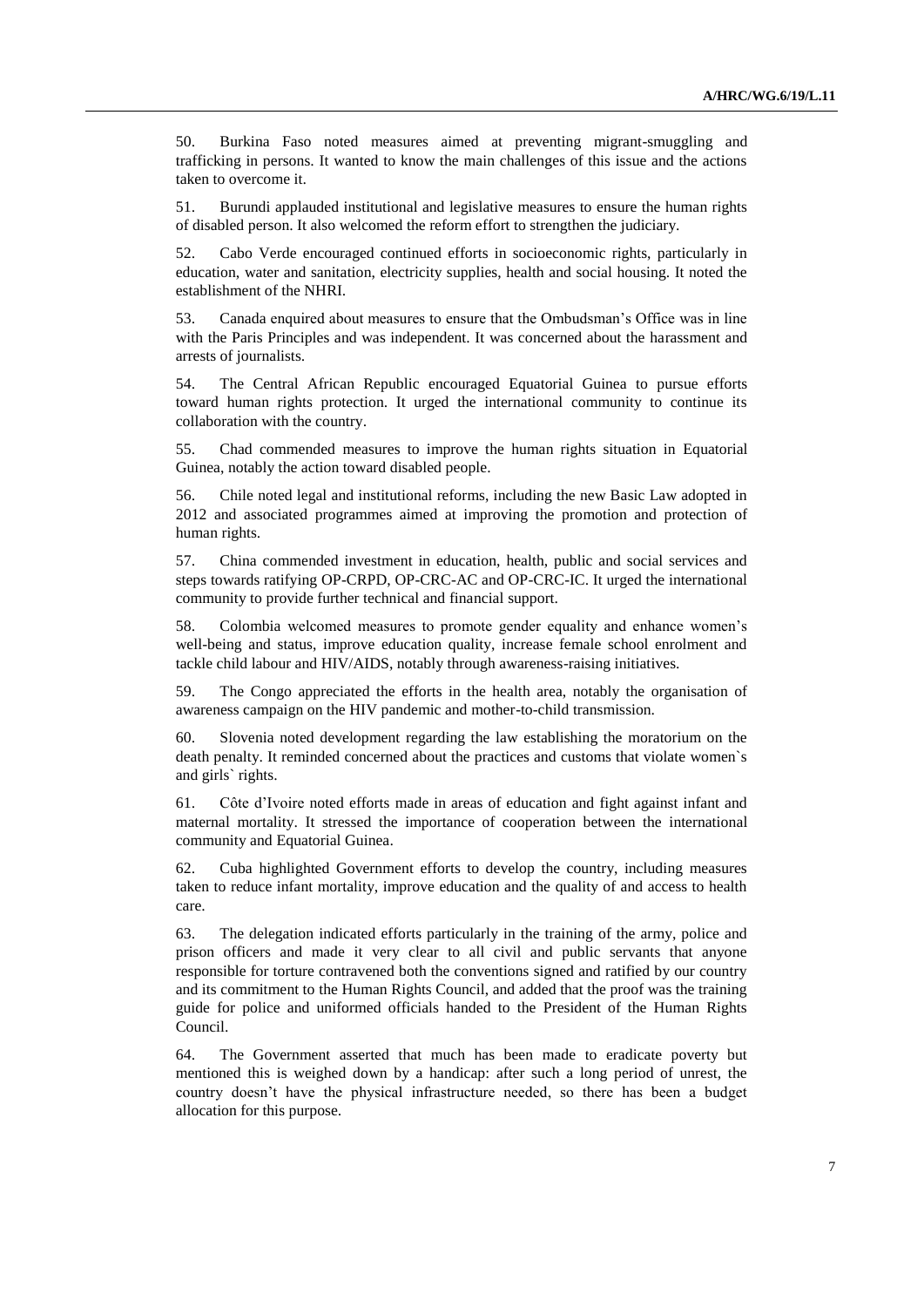65. The delegation pointed out its work side-by-side with civil society. It welcomed recommendations and carefully noted them, seeking to implement them and advancing.

66. The delegation affirmed they had taken the decision that arbitrary detentions cannot happen again; while it happened in the past, it was not part of the present or of the future of the country and should it occur, then the harshest and most severe penalties will be meted out against those responsible.

67. The delegation expressed they don't have the necessary infrastructure and so we need our own home-grown media.

68. It stated that the President as the Head of State and the Head of Government, does not interfere in the way the judiciary conducts themselves and that his only link to the judiciary was the fact that he was the Head of State and he therefore presided the Supreme Council.

69. The delegation expressed awareness that there is a need to overhaul the legislation as a whole, and that a process is currently under way.

70. It also informed of the ongoing process of ratification of the Optional Protocol to the Convention on the Rights of the Child on the involvement of children in armed conflict.

71. The delegation informed that a minister with responsibility for HIV/AIDS and other pandemics was appointed and free health care for those suffering from those diseases was provided, while support of the international community would enhance this approach.

72. It mentioned work to ensure cultural practices harmful to women do not take place.

73. Regarding average incomes and the large income gaps the delegation explained that resources are not trickling down because of the need to re-invest a large amount of the wealth infrastructure.

74. The delegation explained that some journalists who have come to the country have not registered themselves nor received any accreditation. It added the Government took note of related comments, while affirming that journalists play an important role in society and will be protected.

75. The delegation expressed they will ensure that the proper legal foundations are in place for the independence of the judiciary.

76. It stated that whoever the Government agent may be, if caught or suspected of abusing their office or violating human rights, the person will be prosecuted with the full force of the law.

77. On the case of Professor Augustín Esono Nsogo, the matter had been referred to the public prosecutor's office and he had been released from prison.

78. The delegation reaffirmed there is no censorship and all media is broadcasted and all international press with accreditation is free to disseminate their media.

79. The delegation stated that detention of opposition members has not occurred for some time and no such cases have been recorded in the recent past in Equatorial Guinea.

80. Child labour is prohibited by law and in cases of child labour energetic actions have been taken as well as immediate steps to eradicate it.

81. It informed of efforts to improve university offering and broaden educational programs to make sure everyone has access to education.

82. The delegation informed about special efforts to encourage a multi-party state, with the Government and opposition working together. An agreement was signed in which parties have promised to support one another in the right to a multi-party state.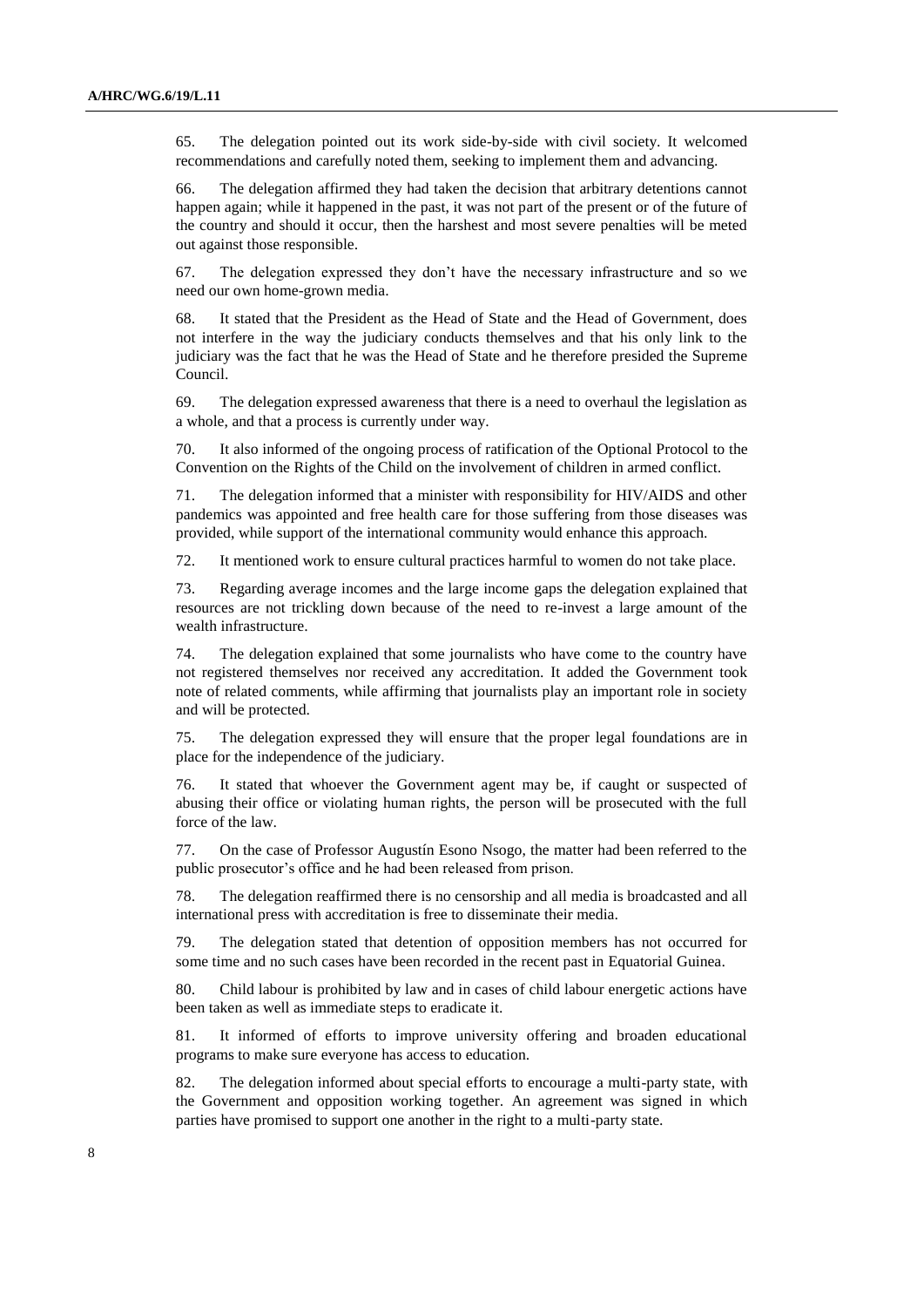83. It also informed that micro credit loans have been provided - to women in particular – as a way of boosting the economy at the grass roots level and that a minimum wage is being rolled out on a gradual basis.

84. The delegation stated that judicial and administrative measures had been taken to eradicate torture and arbitrary detention and that cases of violations of human rights were punished immediately.

85. Concerning the independence of the judiciary, the President was the Head of State and guaranteed the independence of the judiciary. The Government had taken steps to ensure that civilian cases could not be heard by military courts and military courts could only hear military issues.

86. On other issues the delegation stated, inter-alia that: sexual orientation is contemplated within general rights which means that all citizens of Equatorial Guinea are equal and protected under the law; a monitoring and supervision commission dealt with transparency and a standing committee to fight corruption was designated by the Chamber of Deputies; human rights awareness campaigns, human rights programs and human rights departments in a number of institutions were being developed; and that the two Chambers would appoint an Ombudsman.

87. The delegation asserted that the Government was trying to ensure protection for human rights defender and was considering adopting a special status for human rights defenders. The Department for Human Rights held meetings with NGOs and discussed implementation of UPR recommendations.

88. A moratorium on the death penalty had been introduced in February 2014. A law had been introduced to provide for compensation of the victims of torture. Measures had been taken to eliminate torture and arbitrary detention and unjustly prolonged detentions.

89. The Czech Republic stated that multiple concerns remain although Equatorial Guinea accepted most of the recommendations from 2009. It expressed concern about the severely limited space for independent human rights activism.

90. The Democratic Republic of the Congo applauded steps to implement previous UPR recommendations, notably the setting up of the Ombudsman Office.

91. Djibouti noted efforts to promote and protect human rights, notably establishment of the Court of Juvenile Defence and programs for abandoned children.

92. Ecuador commended efforts to provide education for all, including adult and adolescent girls, raise literacy levels and improve school facilities, as well as to address HIV/AIDS and support those affected.

93. Egypt commended the comprehensive report submitted by Equatorial Guinea and the country's reiteration of its commitment to the UPR process.

94. Estonia encouraged Equatorial Guinea to work towards guaranteeing gender equality and women`s rights, continue to eliminate forced and early marriage and to fight against polygamy.

95. Ethiopia commended action taken to reduce maternal and infant mortality, to improve rural health, to combat corruption and to integrate persons with disabilities into the national security system.

96. France applauded ratification of the OP-CEDAW.

97. Gabon applauded steps to fulfil previous UPR recommendations. It commended efforts to advance women's rights through the National Multisectoral Action Plan for the Advancement of Women and Gender Equity.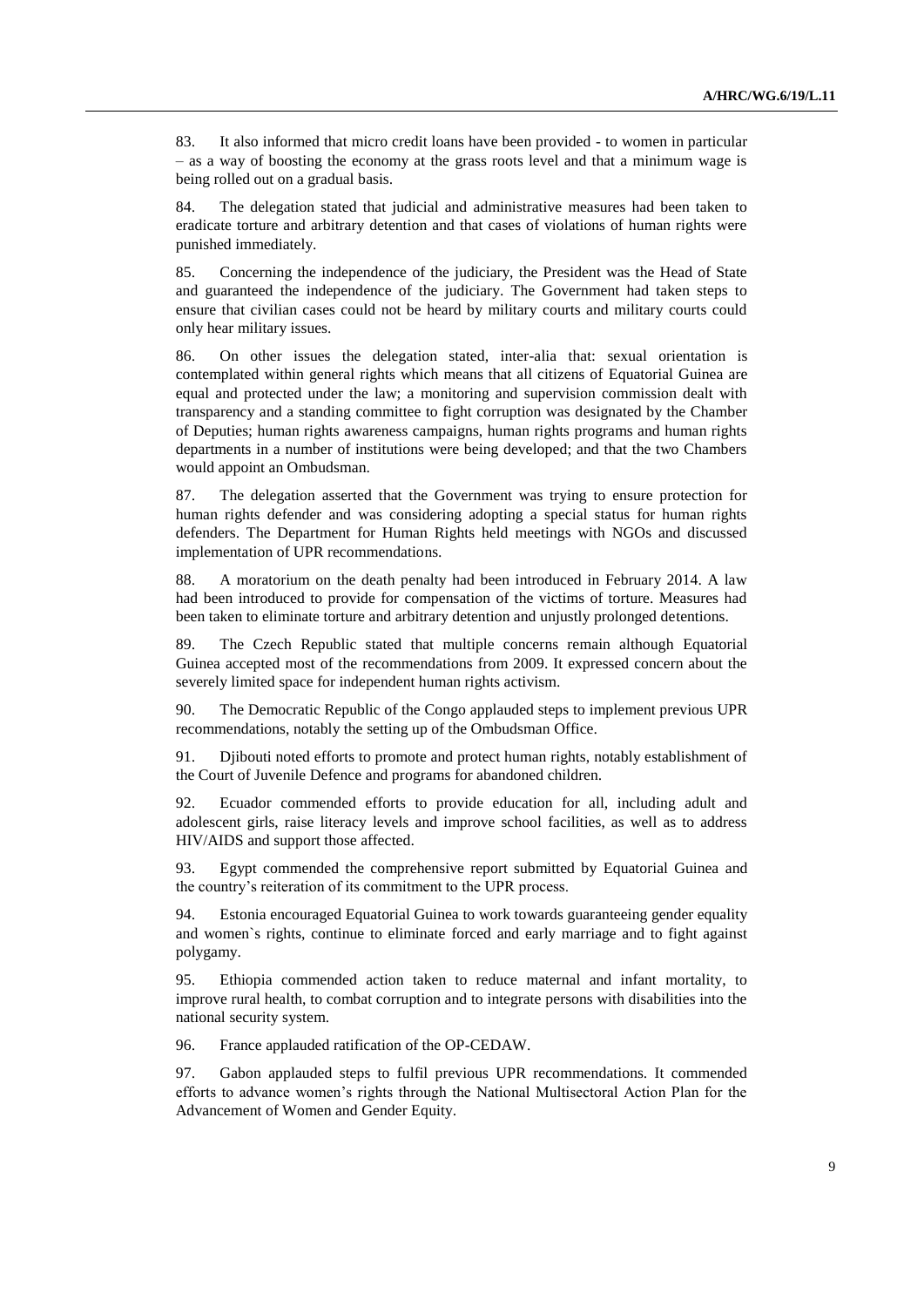98. Germany appreciated steps taken to advance the economic and social rights of the population and made several recommendations.

99. Ghana applauded measures to improve water, roads and electricity infrastructure for rural communities and supported Equatorial Guinea's call for international support to fulfil its economic and social development plan objectives.

100. Guatemala welcomed advances made in the field of human rights. Guatemala shared the view of CEDAW on the importance of establishing a comprehensive strategy to eliminate harmful practices and discriminatory stereotypes against women.

101. Indonesia welcomed the adoption of the National Multisectoral Action Plan for the Advancement of Women and Gender Equity and the National Plan on Education for All, and the establishment of the Directorate-General for Family Health.

102. Iraq welcomed the implementation of legislation to integrate persons with disabilities into the national security system and the steps taken to ratify the Convention on the Rights of Persons with Disabilities.

103. Ireland noted with concern that Equatorial Guinea had not submitted any report to the treaty monitoring bodies. It was concerned about the continued use of the death penalty, particularly the execution of four persons in 2010 after a summary military trial.

104. Italy welcomed the adoption of a moratorium on executions and urged Equatorial Guinea to abolish that heinous punishment. It expressed concern about numerous reports of torture by the police and ill-treatment of detainees.

105. Libya welcomed the measures taken on behalf of persons with disabilities. It urged the international community to assist Equatorial Guinea in achieving the objectives of the National Economic and Social Development Plan for Horizon 2020.

Madagascar noted achievements since previous UPR cycle, notably strengthening the judiciary and promoting human rights. It urged the international community to support Equatorial Guinea.

107. Malaysia commended the creation of the Special Service for persons with disabilities. While noting the action taken to combat trafficking in persons, it believed that there was still room for improvement.

108. Mali commended Equatorial Guinea commitment to improve human rights protection. Mali encouraged Equatorial Guinea to strengthen efforts to ensure the welfare of its citizens.

109. Mauritania noted with satisfaction the establishment of the Directorate-General of Special Education, and accession to treaties, including OP-CEDAW.

110. Mexico welcomed the reform of the Constitution in 2012 and the strengthening of the institution of the Office of the Ombudsman. It hoped that increased investment in the social sectors would reduce poverty and improve access to health-care and education services.

111. Montenegro enquired about the obstacles preventing the Government from using the country's natural resources to promote equal opportunities for all. It asked whether a comprehensive strategy was being developed to eliminate practices such as forced and early marriages and stereotypes concerning women.

112. Morocco welcomed the appointment of a deputy prime minister in charge of human rights, and noted the improvement of the legislative framework, including the setting up of the Ombudsman Office. It also welcomed judicial sector reform to ensure better access to justice.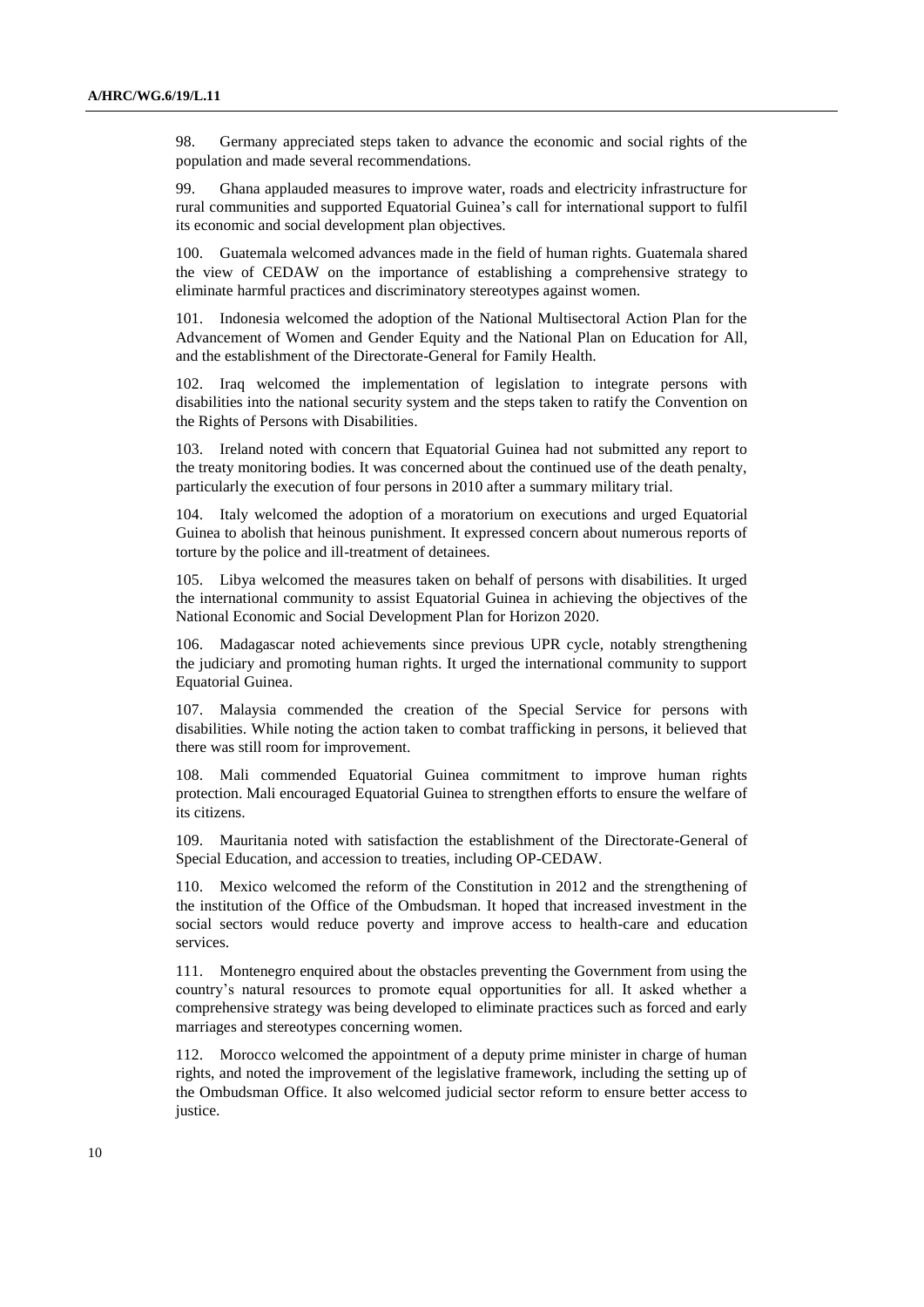113. Mozambique commended Equatorial Guinea for steps undertaken to promote human rights. It noted the development regarding the law establishing a moratorium on the death penalty.

114. The Netherlands expressed concern about discrimination based on sexual orientation and gender identity despite the fact that discrimination against LGBT persons was punishable by law.

115. Nicaragua noted progress in the field of education and encouraged Equatorial Guinea to ratify the Convention against Discrimination in Education, the CRPD, and the OP-CRC-AC.

116. Nigeria urged Equatorial Guinea to prioritize the establishment of a platform for fundamental rights and freedoms, to boost health-care facilities, particularly for women and children, and to accede to OP-ICESCR.

117. Norway expressed concern about the situation of human rights defenders and journalists. It encouraged Equatorial Guinea to accede to ICCPR-OP 2 and to adhere to principles of transparency in the management of natural resources.

118. Paraguay noted with concern the lack of a clear definition of discrimination against women. It encouraged Equatorial Guinea to step up its efforts to submit pending reports to the treaty bodies.

119. The Philippines encouraged Equatorial Guinea to seriously consider recommendations aimed at protecting women from discrimination and abuse, and urged it to intensify its engagement with regional and international partners to promote economic, social and cultural rights.

120. Portugal welcomed the creation of the Office of the Ombudsman and the implementation of the National Programme for education of adult, young and adolescent females. It stressed the need for full compliance with ICCPR obligations.

121. The Republic of Korea called for further action to combat stereotypes and harmful practices affecting women. It invited the Government to pay more attention to allegations by civil society organizations concerning civil and political rights.

122. Russian Federation applauded steps to implement previous UPR recommendations. Despite some progress, it remains concerned about human rights situation in the country.

123. Rwanda noted considerable improvement of the human rights situation, notably the setting up of the Ombudsman Office and the Multisectoral plan of action on the promotion of women and gender equality.

124. Sierra Leone applauded action taken to address gender discrimination, the reform of the Constitution and developments that had facilitated access to justice.

125. Singapore commended reforms of the education system and the focus on reducing drop-out rates. It welcomed measures to combat gender-based discrimination and violence.

126. Costa Rica hoped that the Government's education plans and programmes would include human rights education and training. It encouraged Equatorial Guinea to abolish the death penalty.

127. South Africa welcomed efforts to address HIV/AIDS and the National Economic and Social Development Plan for Horizon 2020.

128. South Sudan commended action on behalf of persons with disabilities, budgetary allocations to charitable organizations, and the policy of free education and university access for vulnerable sectors of society.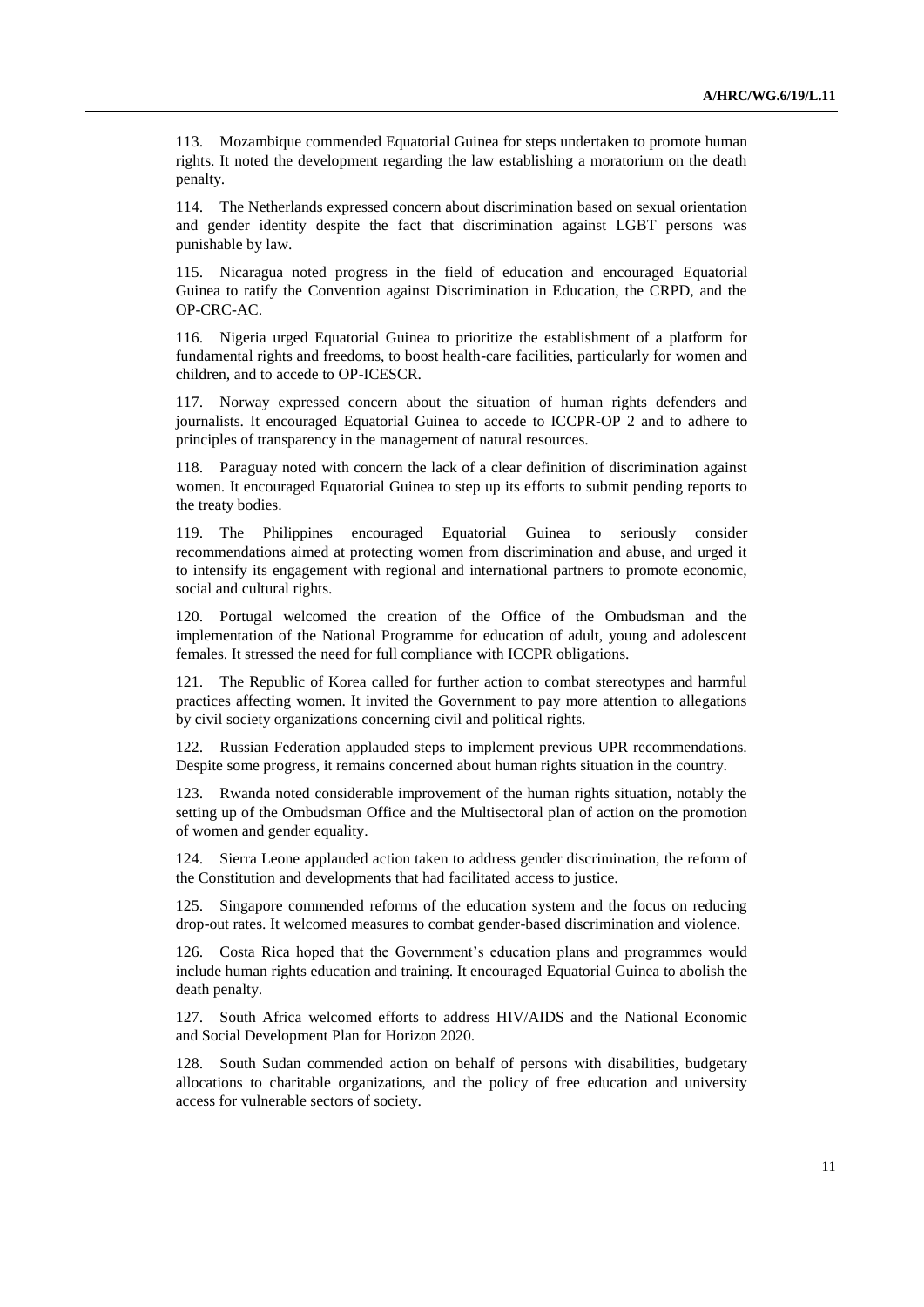129. Spain welcomed the participation of Equatorial Guinea in the UPR process.

130. Sudan encouraged the Government to step up its efforts to guarantee free education, and to take further action to protect women against harmful and irresponsible practices and to guarantee fair treatment of women at all levels.

131. The delegation of Equatorial Guinea acknowledged interventions made by the Czech Republic, the Democratic Republic of Congo, Ecuador, Egypt, Estonia, Ethiopia, France, Gabon, Germany and Ghana, Guatemala, Indonesia, Iraq, Ireland, Italy, Libya, Madagascar, Malaysia, Mali and Mauritania and took serious note of a number of issues raised by them and informed they would pass recommendations to the government and authorities and that steps would be taken.

132. The delegation also referred to a number of issues raised by these countries, including: the importance given to education for women and girls and for persons with disabilities; the suggestion that will be given to the relevant institutions of the need to envisage the abolition of the death penalty; the need for enhanced international cooperation with international organizations and friendly countries; the efforts that will be done to ratify all relevant instruments pertaining to the rights of persons with disabilities and to put in place the necessary domestic legislation, while much has been already done; the census that will be done of all pending reports to UN mechanisms and the necessary steps to make sure that these are submitted, with support of human rights bodies.

133. The delegation concluded that it took note of all the statements and will take the necessary steps, while congratulating and thanking all delegations for their contribution to the review, hoping to continue with the support of the United Nations.

# **II. Conclusions and/or recommendations**

134. **The recommendations formulated during the interactive dialogue and listed below enjoy the support of Equatorial Guinea:**

134.1. **Ratify the Convention on the Prevention and Punishment of the Crime of Genocide (Ghana);**

134.2. **Ratify the UNESCO Convention against Discrimination in Education (Ghana);**

134.3. **Sign and ratify the United Nations Convention on the Rights of Persons with Disabilities and the Optional Protocol to the ICESCR (Portugal);**

134.4. **Accede to the Convention on the Prevention and Punishment of the Crime of Genocide (Armenia);**

134.5. **Ratify the Convention on the Rights of Persons with Disabilities (Burundi);**

134.6. **Ratify the Convention on the Rights of Persons with Disabilities (Chad);**

134.7. **Accelerate the ratification of the Convention on the Rights of Persons with Disabilities (Congo);** 

134.8. **Finalize the process already underway for the ratification of the International Convention on the rights of Persons with Disabilities; (Mexico)**

Conclusions and recommendations will not be edited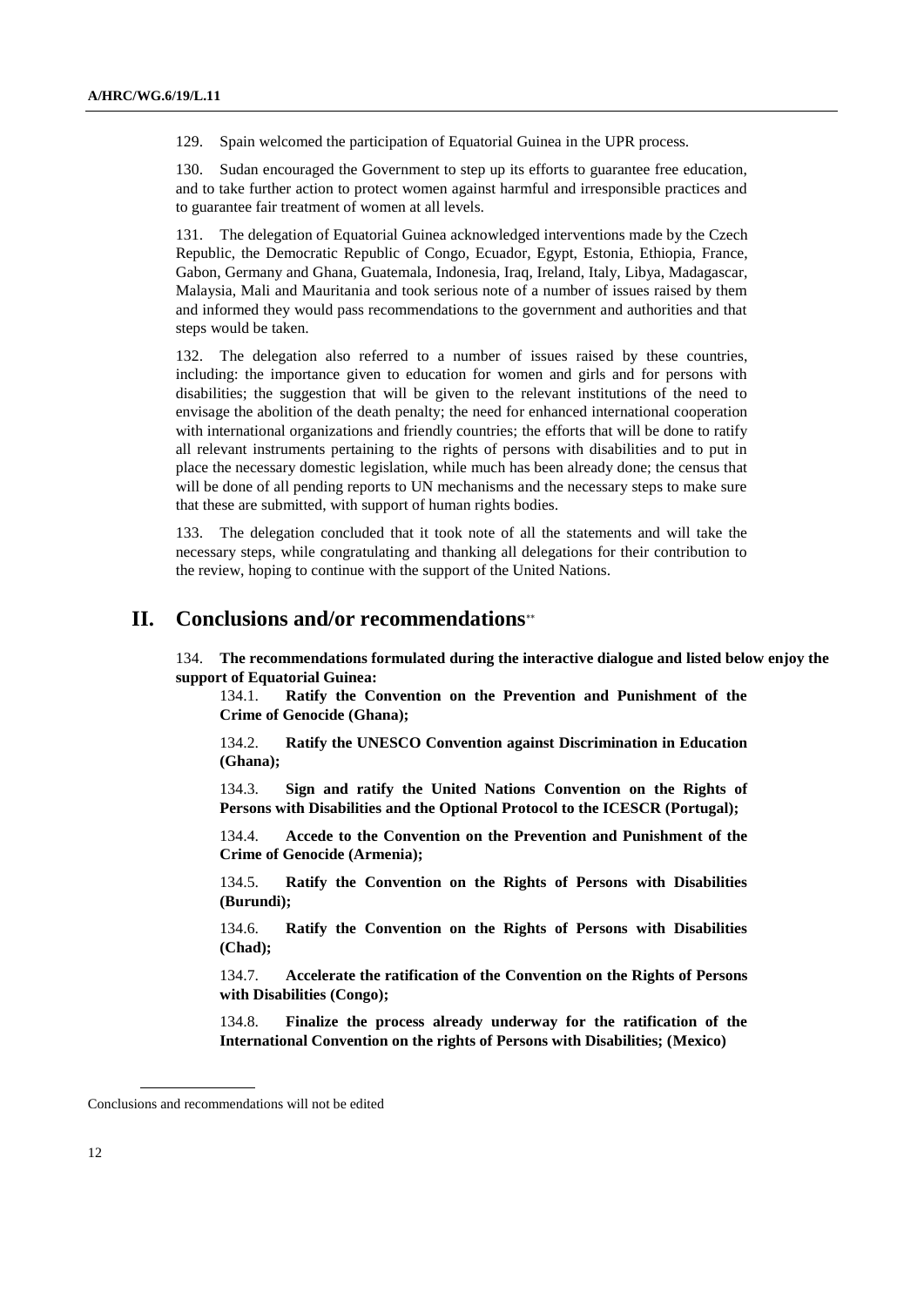134.9. **Ratify the Convention on the Rights of Persons with Disabilities (Togo);**

134.10. **Consider ratifying the Convention on the Rights of Persons with Disabilities. (Ethiopia)**

134.11. **Consider ratifying the Convention on the Rights of Persons with Disabilities in the future. (Malaysia)**

134.12. **Ratify the Optional Protocol to the Convention against Torture and Other Cruel, Inhuman or Degrading Treatment or Punishment (Togo);**

134.13. **Ratify the OP-CAT (Czech Republic);**

134.14. **Ratify the Optional Protocol to the Convention against Torture and Other Cruel, Inhuman or Degrading Treatment or Punishment (Estonia);**

134.15. **Ratify the Optional Protocol to the Convention against Torture and Other Cruel, Inhuman or Degrading Treatment or Punishment and that this practice become a priority line of action of the government (Spain);**

134.16. **Cooperate with all treaty bodies including submitting its initial report to the Committee against Torture which has been overdue since 2003 (Ghana);**

134.17. **Cooperate with Treaty Bodies by submitting its reports (Congo);**

134.18. **Improve the cooperation with the United Nations human rights mechanisms (Mali);**

134.19. **Submit without delay its overdue reports under the international human rights treaties to which it is a party, if necessary seeking technical support from the Office of the High Commissioner for Human Rights (Ireland);**

134.20. **Make up the delay in the submission of overdue reports to treaty bodies (Burkina Faso);**

134.21. **Submit its overdue reports to the respective treaty bodies (Sierra Leone);**

134.22. **Submit periodic reports on the implementation of the International Convention on the Elimination of All Forms of Racial Discrimination and the Convention against Torture and Other Cruel, Inhuman or Degrading Treatment or Punishment (Mali);**

134.23. **Implement urgently all accepted recommendations from 2009 that remain outstanding (Sweden);**

134.24. **Continue determined efforts to improve national legislation in the area of promotion and protection of the rights and freedoms of its citizens (Russian Federation);**

134.25. **Legally establish an independent judiciary and ensure that all laws are in line with the principles of international law (Switzerland);**

134.26. **Create an independent national human rights institution as well as facilitate the legal recognition of NGOs and human rights defenders, simplifying the procedure for their recognition and functioning (Spain);**

134.27. **Strengthen the effectiveness of the Anti-Corruption Attorney through public overseeing mechanisms of official payments made and of the assets of senior officials of the State (Spain);**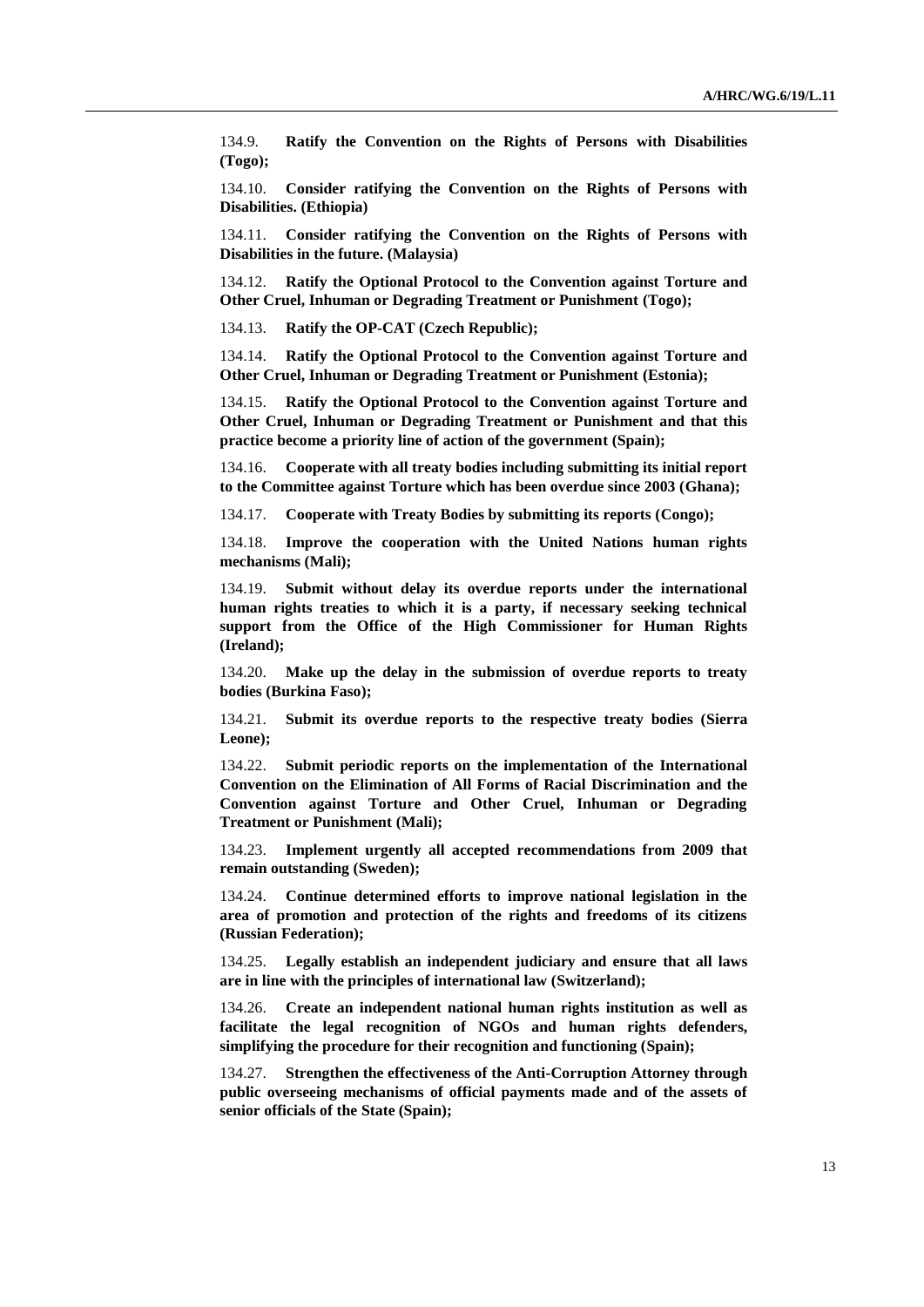134.28. **Continue making efforts to promote civil, political, economic, social, environmental and cultural rights in all areas of society (Nicaragua);**

134.29. **Establish an inclusive process to follow up the UPR recommendations (Norway);**

134.30. **Disseminate and implement effectively the United Nations Declaration on Human Rights Defenders (Norway);**

134.31. **Prioritize the promotion of the rights of the child by ensuring that national legislation is in line with its obligations under relevant international human rights instruments, by providing more resources to create and fully implement programs that promote the security and safety of children, such as measures to eradicate corporal punishment and domestic violence, and by improving access to and quality of education and health services (Philippines);**

134.32. **Improve public access to the information on legal and policy measures taken by the Government in the field of human rights (Republic of Korea);**

134.33. **Consolidate achievements in the promotion and protection of human rights (Côte d'Ivoire);**

134.34. **Strengthen the efforts aimed at the planning of the public policies for the protection of the rights of women through their active participation in the political, economic and social development of the country (Ecuador);** 

134.35. **Carry out awareness raising campaigns, at the community level, regarding women's and girls' rights and to combat any discriminatory practices towards women and girls (Portugal);**

134.36. **Take all measures necessary to eliminate discrimination against women, on the basis of a comprehensive strategy aimed at eliminating discriminatory practices and stereotypes and also violence against women (Turkey);**

134.37. **Put in place a comprehensive strategy aimed at eliminating discriminatory stereotypes against women (Rwanda);**

134.38. **Carry out a large awareness campaign among the population to change the mind set of those groups which resit women's emancipation and perpetuate practices and customs contrary to human rights. (Democratic Republic of the Congo);**

134.39. **Continue efforts to improve opportunities that women have in order to ensure that they participate on an equal footing in public life and all sectors of society (Sudan);**

134.40. **Continue strengthening the implementation of measures aimed at eliminating harmful and discriminatory practices against women, including those that favour the participation of women in politics and in the main positions of public administration (Colombia);**

134.41. **Step up efforts aimed at addressing the deep-rooted stereotypes that still have a negative impact on the rights of women, and fight against the heinous traditional practices such as early and forced marriages; (Italy);**

134.42. **Strengthen human rights education programmes in order to eliminate discrimination (Djibouti);**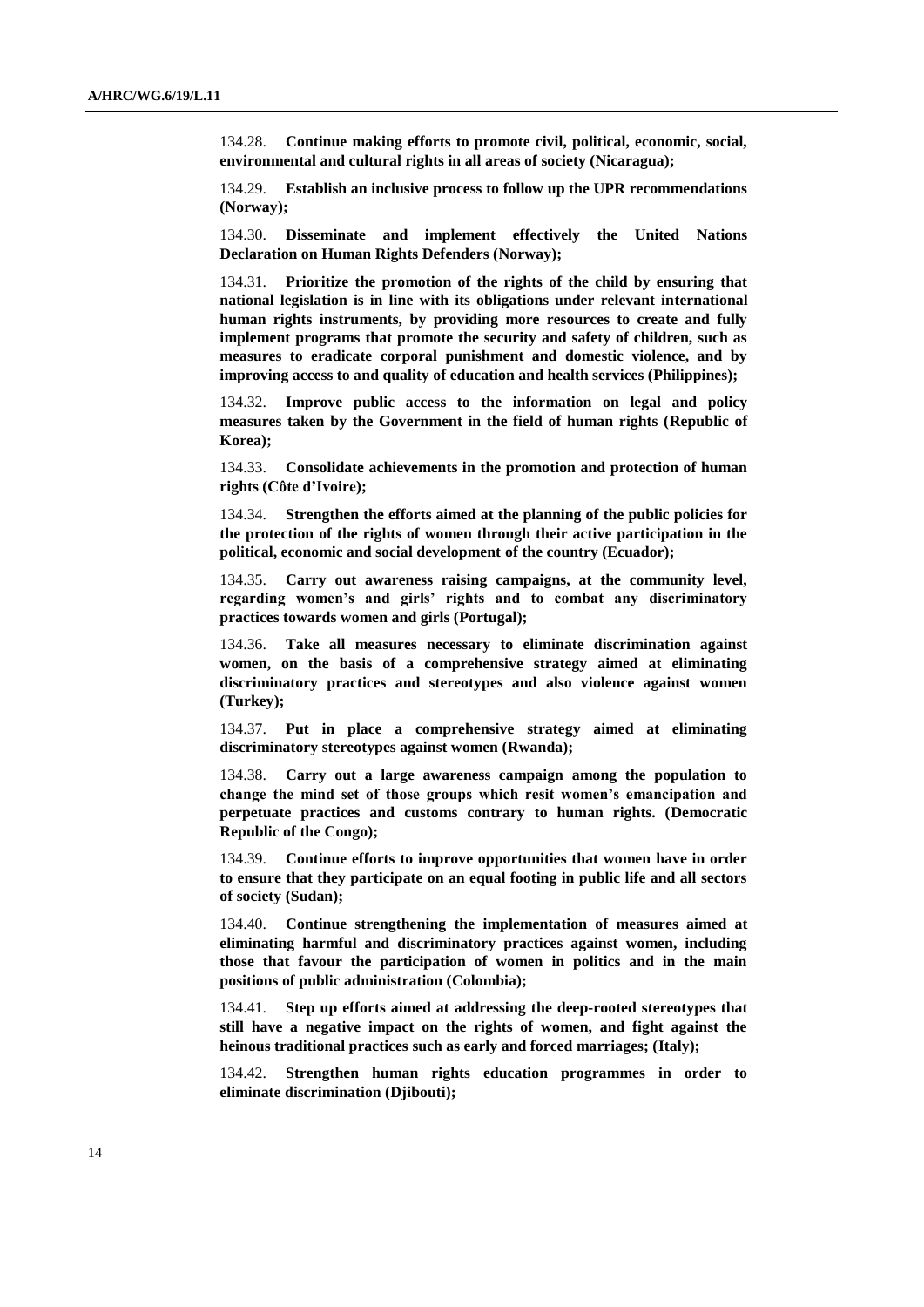134.43. **Take additional measures to promote equality of access to employment (Egypt);**

134.44. **To enact the law on the establishment of a moratorium on the death penalty as soon as possible (Slovenia);**

134.45. **Put in place a moratorium on the use of the death penalty, with a view to its abolition (Ireland);**

134.46. **Introduce a moratorium on the death penalty with a view to ending its application (Germany);**

134.47. **Promulgate legislation on a moratorium on the death penalty, as referred to in their National Report (South Africa);**

134.48. **Advance efforts to impose a formal moratorium on executions with a view to acceding to the relevant conventions, Optional Protocol of the ICCPR (Sierra Leone);**

134.49. **Continue intensifying its efforts to combat trafficking in persons including adopting a regulatory framework to address the exploitation of women and children (Malaysia);**

134.50. **Redouble its efforts to further protect children from trafficking (Philippines);**

134.51. **Consider the possibility of improving the conditions of detention and of reforming its penitentiary system (Russian Federation);**

134.52. **Improve detention conditions in particular by allowing all detainees to refer their case to a judge and by abolishing all forms of arbitrary or secret detention (Switzerland);**

134.53. **Increase efforts to prevent any abuse against people under police custody and improve the living condition of the detainees (Italy);**

134.54. **Take necessary measures to deal with the situation of women in prisons and protect them against all forms of violence, especially against harassment and sexual violence (Central African Republic);**

134.55. **Take effective action to end violence against women and children, including by making it a criminal offence and by holding perpetrators accountable (Germany);**

134.56. **Set up a national program to fight violence against women, especially domestic violence (Russian Federation);**

134.57. **Continue to implement measures to enhance the protection of women and girls against violence (Singapore);**

134.58. **Do more to ensure the effective prosecution of domestic violence cases (Australia);**

134.59. **Provide law enforcement officials with human rights training and that the fight against impunity for acts of torture be intensified. (Czech Republic);**

134.60. **Apply law 6/2006 preventing and punishing torture and prosecute those who are suspected of involvement in this type of crime, including members of security forces (Canada);**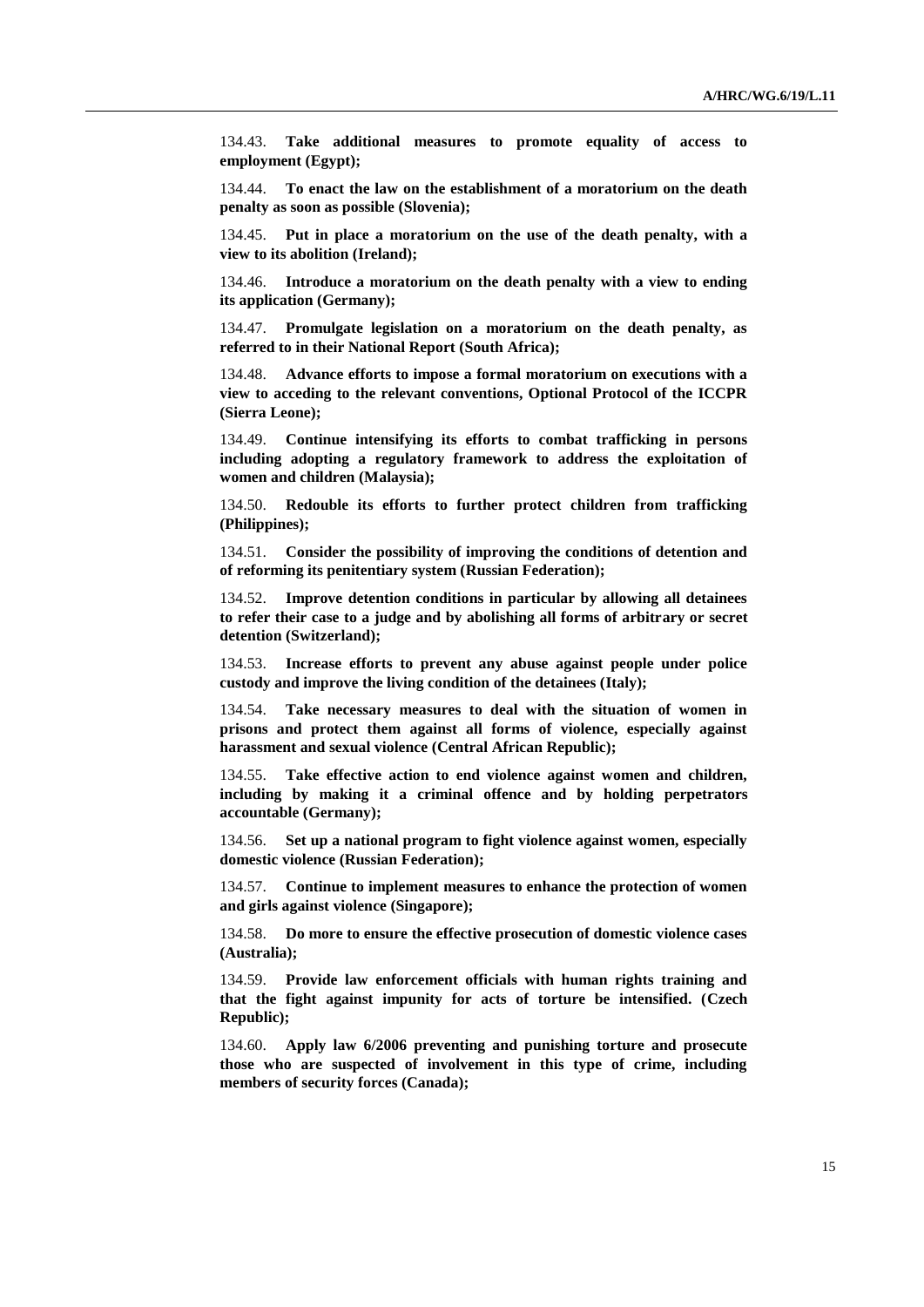134.61. **Continue to develop programmes aimed at providing support to vulnerable children and concretely eradicate the practice of corporal punishment (Djibouti);**

134.62. **Hold security forces and other government officials accountable for human rights violations, including the use of torture and arbitrary arrests and detention of members of the opposition (United States of America1);**

134.63. **Take measures to fight efficiently against impunity, notably for acts of torture and sexual violence, in particular when the persons incriminated are part of law enforcement (France);**

134.64. **Ensure that due process of law in all judicial proceedings, including by bringing detainees before an independent judge within 72 hours and by refraining from torture and other cruel, inhuman or degrading treatment in order to extract confessions (Germany);**

134.65. **Provide all those arrested with early access to legal representation (Australia);**

134.66. **Review the provisions of domestic criminal law in line with international provisions in order to introduce the corresponding amendments, in particular the effective adoption of the habeas corpus procedure (Chile);**

134.67. **Allow journalists and human rights defenders to work in a safe environment, notably by prosecuting all those responsible for intimidation or threats against them (France);**

134.68. **Promote the creation of pluralist, free and independent information bodies, ensure that the independence of the press is respected and protected as well as authorize peaceful demonstrations, as recommended previously (Switzerland);**

134.69. **Take measures to promote and protect freedom of expression (Botswana);**

134.70. **Continue to take measures to accelerate the increase of participation of women in political decision-making positions, the judiciary and the civil service (Egypt);**

134.71. **Ensure freedom of expression and information through the independence and pluralism of the media (France);**

134.72. **Put an end to the restrictions hindering the free exercise of the right to freedom of expression, assembly and association (Spain);**

134.73. **To continue to insist in taking poverty reduction as a priority and make efforts to improve people's living standards in order to achieve positive progress in ensuring the "2020 National Economic and Development Plan" (China);**

134.74. **Consider allocating adequate amounts of its available resources for social services and assistance, and continue stepping up efforts to combat poverty, especially in rural areas (Egypt);**

134.75. **Step up efforts to combat poverty, especially in rural areas and disadvantaged and marginalized regions; allocate sufficient funding for this purpose; and ensure that economic, social and cultural rights are fully addressed in all anti-poverty measures (South Africa);**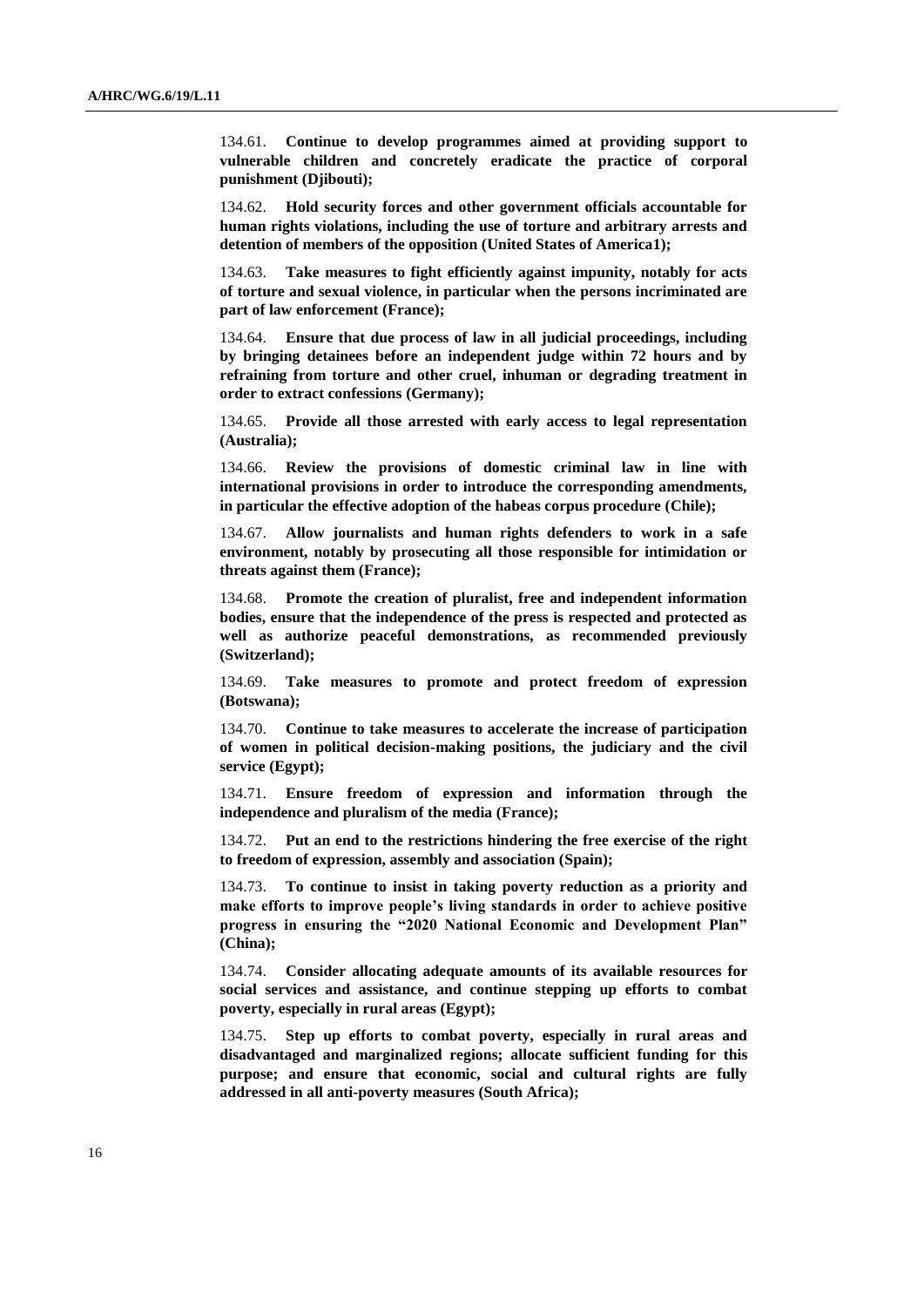134.76. **Adopt a national plan for the poverty reduction supported by a follow-up mechanism (Togo);**

134.77. **Increase social spending to meet basic needs, and establish independent means to monitor and evaluate this expenditure (Australia);**

134.78. **To continue progress to deliver the objectives set through its National Plan for Economic and Social Development by 2020 (Cuba);** 

134.79. **Make appropriate and transparent budget allocations for poverty alleviation, primary education, basic health care and sanitation, to realize fundamental economic and social rights, particularly in respect of the poorest, and fully account for all social spending (Sweden);**

134.80. **Adopt a national plan for the poverty reduction supported by a follow-up mechanism (Togo);**

134.81. **To continue efforts aimed at improving access to malaria diagnosis and related treatment by 2020 (Algeria);**

134.82. **Continue to ensure that all pregnant women are provided with diagnosis for HIV/AIDS and access to antiretroviral treatment free of charge, in order to prevent mother-to-child transmission (Thailand);**

134.83. **Improve access to free health care in remote areas (Libya);**

134.84. **Allocate a major proportion of its budget to public health, emphasizing the supply of safe drinking water and sanitation services (Spain);**

134.85. **Take all necessary measures to improve women's access to reproductive health and related services (Armenia);**

134.86. **Continue taking measures aimed to stop the spread of HIV/AIDS and to prevent mother-to-child vertical transmission (Colombia);**

134.87. **Step up its efforts to increase enrolment and completion rates for primary and secondary schools, especially for girls (Thailand);**

134.88. **Continue to guarantee the allocation of adequate resources for the effective implementation of the educational programmes and intensify its efforts to address low enrolment rates in primary and basic education (Egypt);**

134.89. **Intensify efforts to ensure access to education, including efforts to increase enrolment and completion rates (Ethiopia);**

134.90. **Implement effectively the National Plan for Education for All and take urgent steps to address the root causes of the high dropout rate for girls (Ghana);**

134.91. **Continue to improve its education system and ensure access to quality education for all, in cooperation with UNESCO (Singapore);**

134.92. **Continue efforts to decrease female drop-out rates from the school by implementing more measures (South Sudan);** 

134.93. **Strengthen efforts to ensure access to education in all areas of the country, including rural areas (Sudan1);**

134.94. **Consider pursuing a policy aimed at capacity building to develop the country's cultural sector (Egypt);**

134.95. **Strengthen the adoption of measures aimed at ensuring greater education coverage (Colombia);**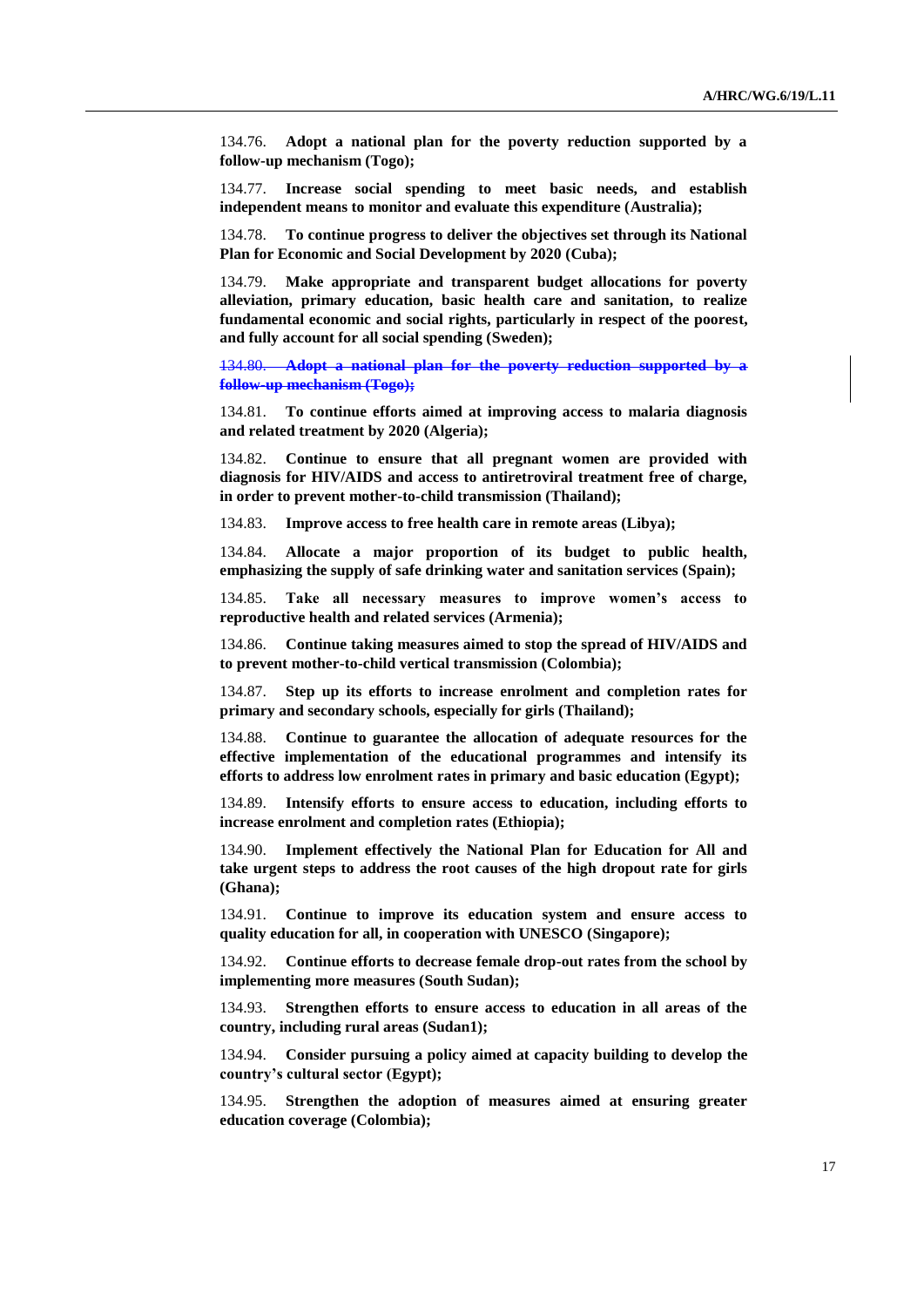134.96. **Continue efforts to improve education and raise school enrolment at the primary level (China);**

134.97. **Continue strengthening its correct education policies as well as the social protection programs which are being implemented, with a view to provide the best standard of living for its people (Bolivarian Republic of Venezuela);**

134.98. **Continue its efforts to increase school attendance rates and solve the issues of access to educational establishments without overlooking the need to continually monitor the implementation of the sectorial action plan to promote women and gender equality (Angola);**

134.99. **Continue strengthening the social protection programs adopted for persons with disabilities (Bolivarian Republic of Venezuela);**

134.100. **Advance in the implementation of measures aimed at improving the situation of persons with disabilities (Colombia);**

134.101. **Continue to take measures to implement the recommendations of the Special Rapporteur on Torture and the Working Group on Arbitrary Detention to fully afford detained immigrants the right to contact their consular representatives (Ghana);**

134.102. **Continue to actively seeking technical cooperation and assistance from the international community and development partners in order to effectively implement programmes and policies aimed at providing health services and quality education for all citizens (Timor-Leste);**

134.103. **Maintain constructive and cooperative dialogue with the United Nations system in the field of human rights (Timor-Leste).**

135. **The following recommendations will be examined by Equatorial Guinea which**  will provide responses in due time, but no later than the  $27<sup>th</sup>$  session of the Human **Rights Council in September 2014.** 

135.1. **Ratify the International Convention on the rights of Persons with Disabilities, the International Convention for the Protection of all Persons from Enforced Disappearance, the Optional Protocol to the Convention on Torture, as well as the Rome Statute (Tunisia);**

135.2. **Ratify the International Convention on the Rights of all Migrants Workers and members of their families (Ghana);**

135.3. **Ratify the International Convention on the Protection of the Rights of All Migrant Workers and Members of Their Families (Mali);**

135.4. **Ratify the International Convention for the Protection of All Persons from Enforced Disappearance (Mali);**

135.5. **Ratify the Convention on the Rights of Persons with Disabilities as well as the Rome Statute (Paraguay);**

135.6. **Sign or ratify the regional and international human rights instrument which it is not yet a party to, in particular: the Rome Statute of the International Criminal Court, the Convention on the Rights of Persons with Disabilities and the African Union Convention on Preventing and Combatting Corruption. (Madagascar)**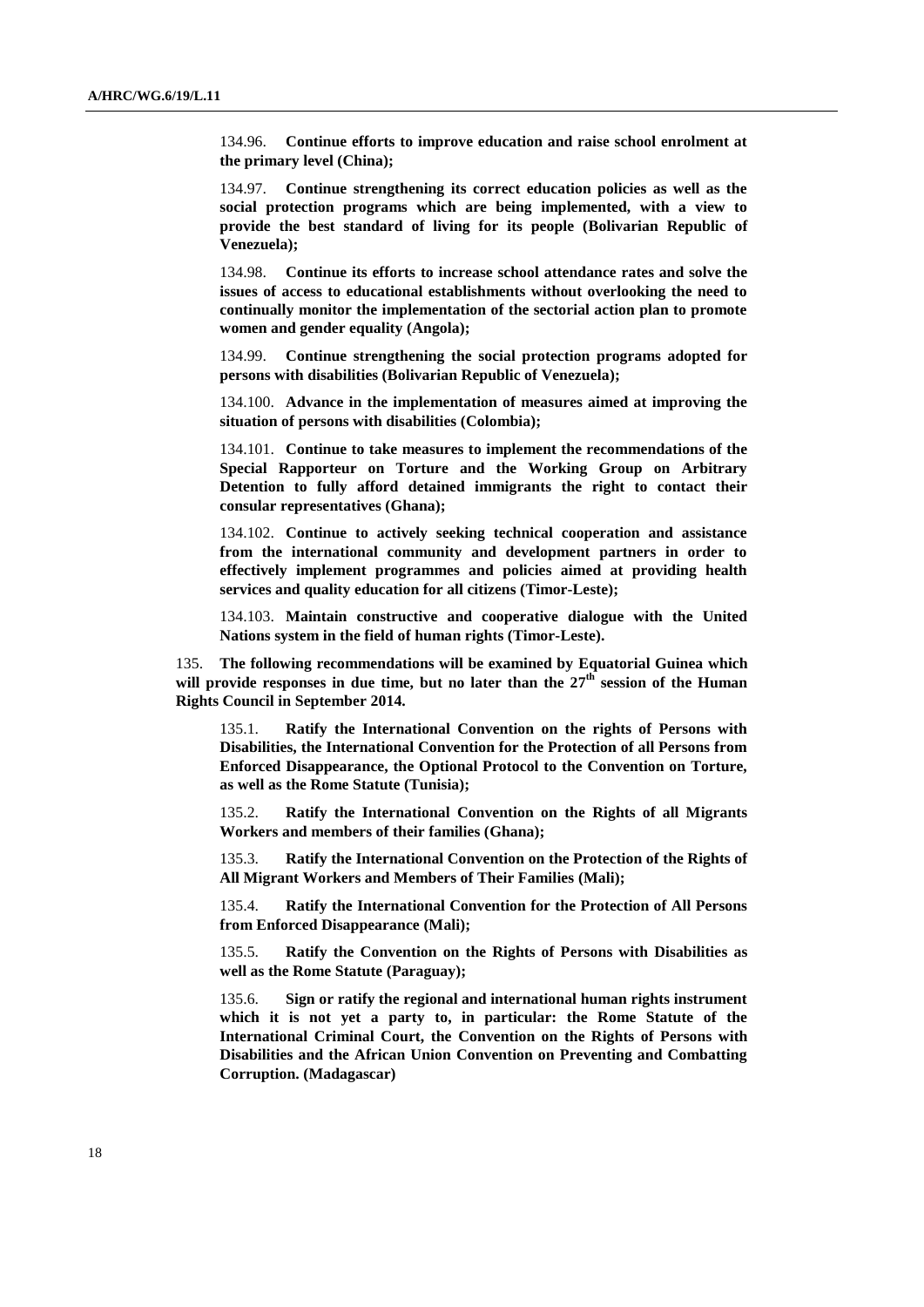135.7. **Accede to the Optional Protocol to the Convention on the Rights of the Child on the involvement of children in armed conflict as soon as possible; (Slovenia)**

135.8. **Ratify the Optional Protocol to the Convention on the Rights of the Child on the Involvement of Children in Armed Conflict (Estonia);**

135.9. **Consider acceding to the Optional Protocol to the Convention on the Rights of the Child on the Involvement of Children in Armed Conflict (Morocco);**

135.10. **Take further steps towards the total abolition of the death penalty and, as a matter of priority, sign and ratify the Second Optional Protocol to the ICCPR (Portugal);**

135.11. **Abolish the death penalty in the law and ratify the Second Optional Protocol to the International Covenant on Civil and Political Rights (France);**

135.12. **Enforce fully the International Covenant on Civil and Political Rights and accede to its Second Optional Protocol (Estonia);**

135.13. **Remove the death penalty from its criminal statutes and ratify the Second Optional Protocol to the International Covenant on Civil and Political Rights (Australia);**

135.14. **Consider ratifying the Second Optional Protocol to the International Covenant on Civil and Political Rights aiming at the abolition of the death penalty (Gabon);**

135.15. **Consider ratifying the Second Optional Protocol to the International Covenant on Civil and Political Rights (Rwanda);**

135.16. **Consider ratifying the International Convention for the Protection of All Persons from Enforced Disappearance (Burkina Faso);**

135.17. **Accelerate the process of accession and then ratify the International Convention for the Protection of All Persons from Enforced Disappearance (Cabo Verde);**

135.18. **Consider ratifying the International Convention on the Protection of the Rights of All Migrant Workers and Members of Their Families (Burkina Faso);**

135.19. **Accelerate the process of accession and then ratify the International Convention on the Protection of the Rights of All Migrant Workers and Members of Their Families (Cabo Verde);**

135.20. **Accede to the International Convention on the Protection of the Rights of All Migrant Workers and Members of Their Families (Chad);**

135.21. **Consider ratifying the United Nations Convention Against Corruption (Ethiopia);**

135.22. **Consider ratifying the United Nations Convention against corruption (Rwanda);**

135.23. **Take additional efforts to fight against corruption and promptly accede to the United Nations Convention against corruption to ensure that the society can better benefit from the economic and commercial development of the country (Turkey);**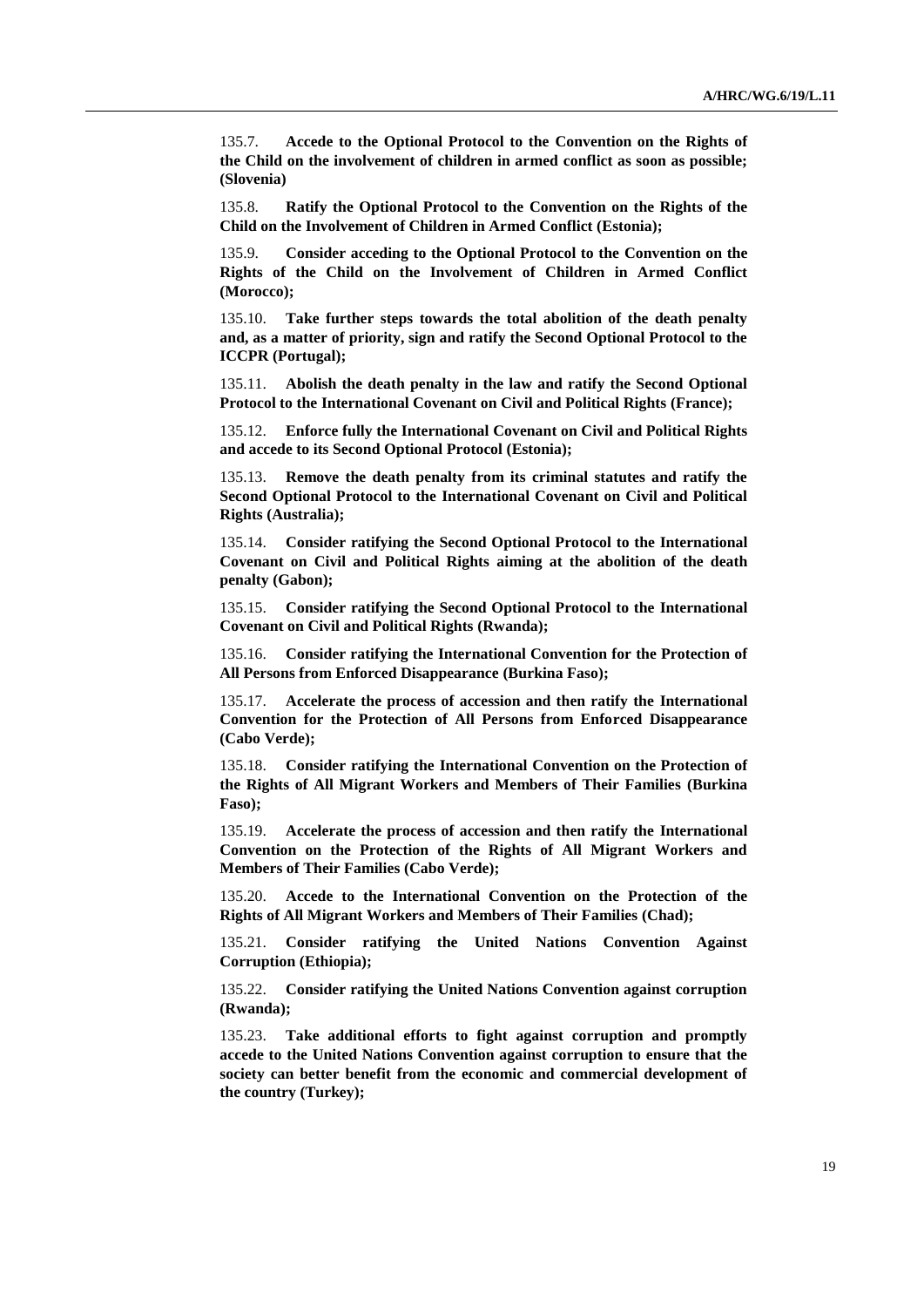135.24. **Continue efforts to strengthen legal frameworks and their implementation, through, inter alia, completing the ratification process of CRPD and the Convention against Corruption (Indonesia);**

135.25. **Cooperate with the human rights mechanisms and extend a standing invitation to the Special Procedures of the Human Rights Council (Costa Rica);**

135.26. **Extend an open invitation to all mechanisms and Special Procedures mandate-holders of the Human Rights Council (Uruguay);**

135.27. **Extend an open invitation to special procedures (Guatemala);**

135.28. **Issue standing invitations to all special procedures (Ghana);**

135.29. **Issue a standing invitation to all of the Special Procedures of the Human Rights Council (Republic of Korea);**

135.30. **Take measures aimed at guaranteeing the effective and impartial implementation of legislation and at putting an end to impunity in cases of domestic violence (Argentina);**

135.31. **Adopt legislation that defines gender based violence as a crime, and offers assistance to the victims (Mexico);**

135.32. **Expedite the process of elaboration and adoption of a law that defines and prohibits discrimination against women (Paraguay);**

135.33. **Speed up the process for bringing the national Commission on Human Rights in line with the Paris Principles (Tunisia);**

135.34. **Effectively establish the institution of the Ombudsman created in 2012 and ensure its compliance with the Paris Principles (France);**

135.35. **Select the Ombudsman without delay and in line with the Paris Principles (Australia);**

135.36. **Establish a National Human Rights Institution that is in line with the Paris Principles and fully independent of government control (Germany);**

135.37. **Ensure the establishment and independence of a national human rights institution in compliance with the Paris Principles (Ghana);**

135.38. **Continue efforts to strengthen the National Human Rights Commission to be fully in line with Paris Principles (Indonesia);**

135.39. **Operationalize the National Human Rights Commission and ensure that it is in line with the Paris Principles (Morocco);**

135.40. **Speed up the process of bringing the National Human Rights Commission in line with the Paris Principles, so as to strengthen its mandate (Mozambique);**

135.41. **Establish in consultation with civil society a clear and transparent fiscal policy to manage revenues, combat corruption and account for the use of public funds (Sweden);** 

135.42. **Step up the efforts to prevent the diversion of public funds and to combat cases of corruption (Uruguay);**

135.43. **Continue and further strengthen measures to fight against acts of corruption and embezzlement of public funds (Côte d'Ivoire);**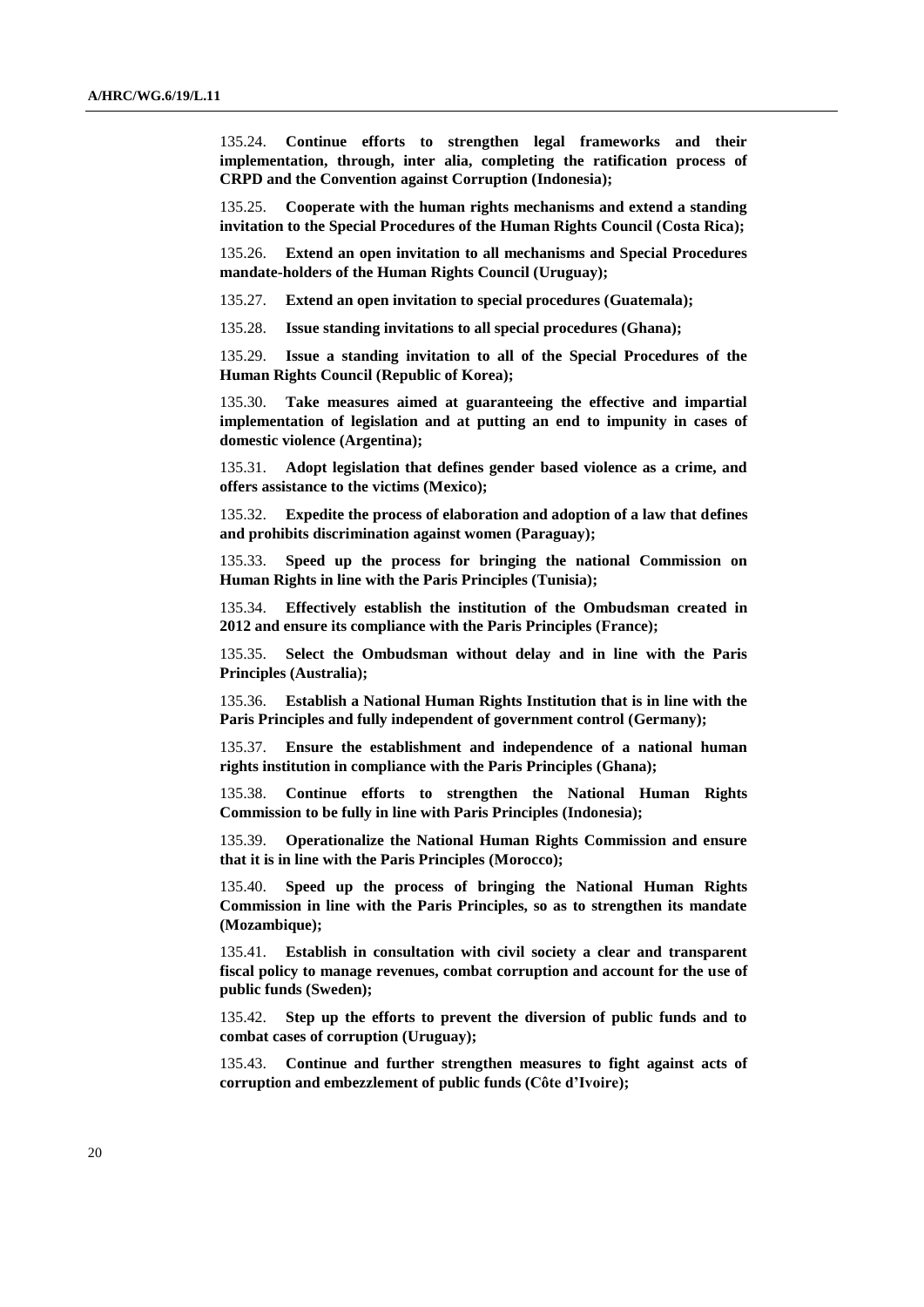135.44. **Strengthen public policies allowing the elimination of forced and early marriage, levirate and other harmful practices threatening the rights of women (Paraguay);**

135.45. **Continue the patterns that it has legitimately and sovereignly marked out for its democratic course and good governance, with the effective implementation of the culture of acknowledging and respecting each and every one of the human rights in the idiosyncratic customs of the societies and cultures that compose the mosaic of the State of Equatorial Guinea (Viet Nam);**

135.46. **Strengthen existing policies aimed at continued improvement of the electoral system, including with the aid of international cooperation, and taking into account a crosscutting gender perspective (Brazil);**

135.47. **Strengthen efforts to empower women by amending legislation that discriminates women in matters of polygamy, inheritance and child custody, and put legislation in place regarding domestic violence, rape including marital rape and others forms of sexual and gender based violence (Netherlands);**

135.48. **Accelerate the process for the drafting and the adoption of a law on gender equality (Guatemala);**

135.49. **Define and prohibit the discrimination against women (Guatemala);**

135.50. **Consider revising the law on customary marriage with a view to guarantee equal succession rights to women and establish a minimum age of 18 for marriage (Sierra Leone);**

135.51. **Initiate an awareness raising campaign on the importance of equal rights for LGBT persons, in order to foster a climate of true social acceptance in the spirit of the Constitution of Equatorial Guinea (Netherlands);**

135.52. **Expedite at first the process of enacting the moratorium on executions and consider afterwards the total abolition of the death penalty (Turkey);**

135.53. **Establish an official moratorium on the use of the death penalty with a view to abolishing the death penalty (Montenegro);**

135.54. **Expedite at first the process of enacting the moratorium on executions and consider afterwards the total abolition of the death penalty (Turkey);**

135.55. **Establish a moratorium on the use of the death penalty and consider ratifying the Second Optional Protocol to the International Covenant on Civil and Political Rights, aiming at the abolition of the death penalty (Uruguay);**

135.56. **Examine the possibility for abolishing the death penalty (Ecuador);**

135.57. **Declare and implement the firm abolition of the death penalty and initiate constitutional and legislative reforms aiming at its full abolition (Spain);**

135.58. **Commission further studies on the issue of death penalty, in view of its abolishment (Mozambique);**

135.59. **Reinforce measures to fight against migrant smuggling and human trafficking which risk to increase in Equatorial Guinea and even in all the subregion (Democratic Republic of the Congo);**

135.60. **Reinforce policies to fight against human trafficking and migrant smuggling (Côte d'Ivoire);**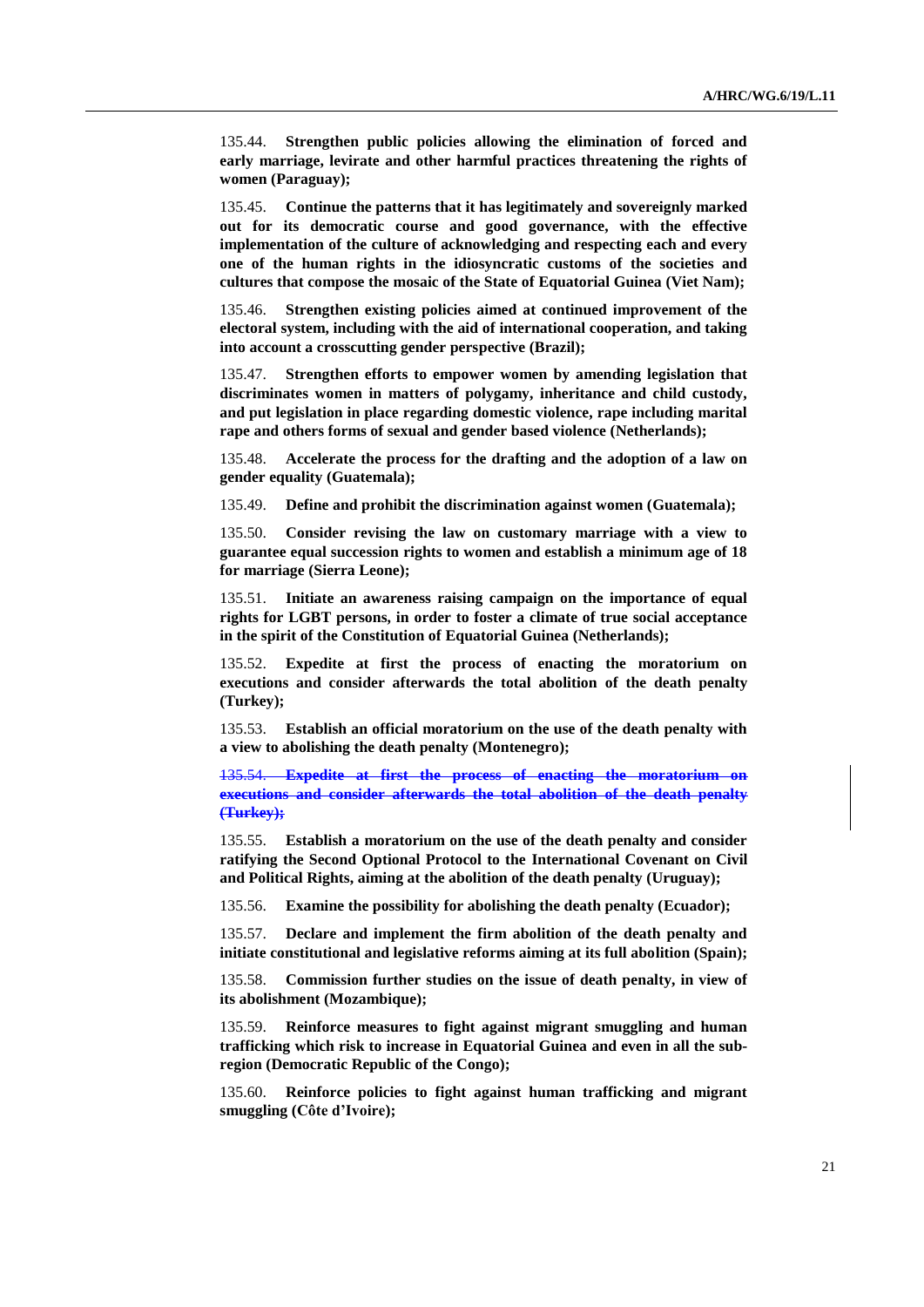135.61. **Consider releasing, on humanitarian grounds, the inmates whose detention condition puts at risk their health and life; (Italy);**

135.62. **Accelerate the process of adopting specific legislation and a national action plan to combat all forms of violence against women, particularly those in vulnerable situations, including migrants, persons with disabilities, and women in detention facilities (Philippines);**

135.63. **End the practice of secret detention and guarantee that due legal process is followed, in line with international standards (Mexico);**

135.64. **Take concrete measures to guarantee the respect of rights and fundamental freedoms of all the population, and take necessary actions to investigate and punish those responsible of refugees' kidnappings, arbitrary detentions, tortures, executions and enforced disappearances (Argentina);**

135.65. **Advance in the allocation to the judiciary of necessary financial resources with a view to achieve its full independence as well as to guarantee the due transparency and efficiency of the administration of justice (Uruguay);**

135.66. **Continue strengthening the legal and institutional reform process in order to safeguard the full independency and transparency of the judiciary, including effective monitoring and accountability mechanisms (Chile);**

135.67. **Reform the criminal code and the code of criminal procedure in order to bring them in line with international standards and improve the conditions of detention in all its aspects (Cabo Verde);**

135.68. **Eliminate discrimination against women in the area of marriage by prohibiting polygamy and eradicating the practices of child, early and forced marriage and by ensuring equal inheritance rights for men and women (Canada);**

135.69. **Permit journalists, NGOs and human rights experts to enter Equatorial Guinea and carry out their work without hindrance or risk of retaliation against those they meet (United Kingdom of Great Britain and Northern Ireland);**

135.70. **Act in earnest to prevent harassment, politically motivated arrests and arbitrary detentions of political opponents and guarantee their equal access to funding and the media, and that all citizens be granted the right to free participation in public and political life (Czech Republic);**

135.71. **Adopt further and effective measures to prevent and punish episodes of harassment against journalists and human rights defenders, and ensure that nobody is arrested for exercising their right to freedom of expression (Italy);**

135.72. **Take measures to effectively guarantee freedom of expression, assembly and association, prevent censorship and undue control of the media, protect journalists and investigate all attacks against them (Czech Republic);**

135.73. **Increase transparency through the provision of public access to information about financial and other material interests of government ministers (United Kingdom of Great Britain and Northern Ireland);**

135.74. **Take necessary steps, such as streamlining organisational registration processes and allowing independent media to operate in the country, to foster an environment where opposition parties, journalists, civil society, and all Equatoguineans can operate freely, independently, and without fear (United States of America);**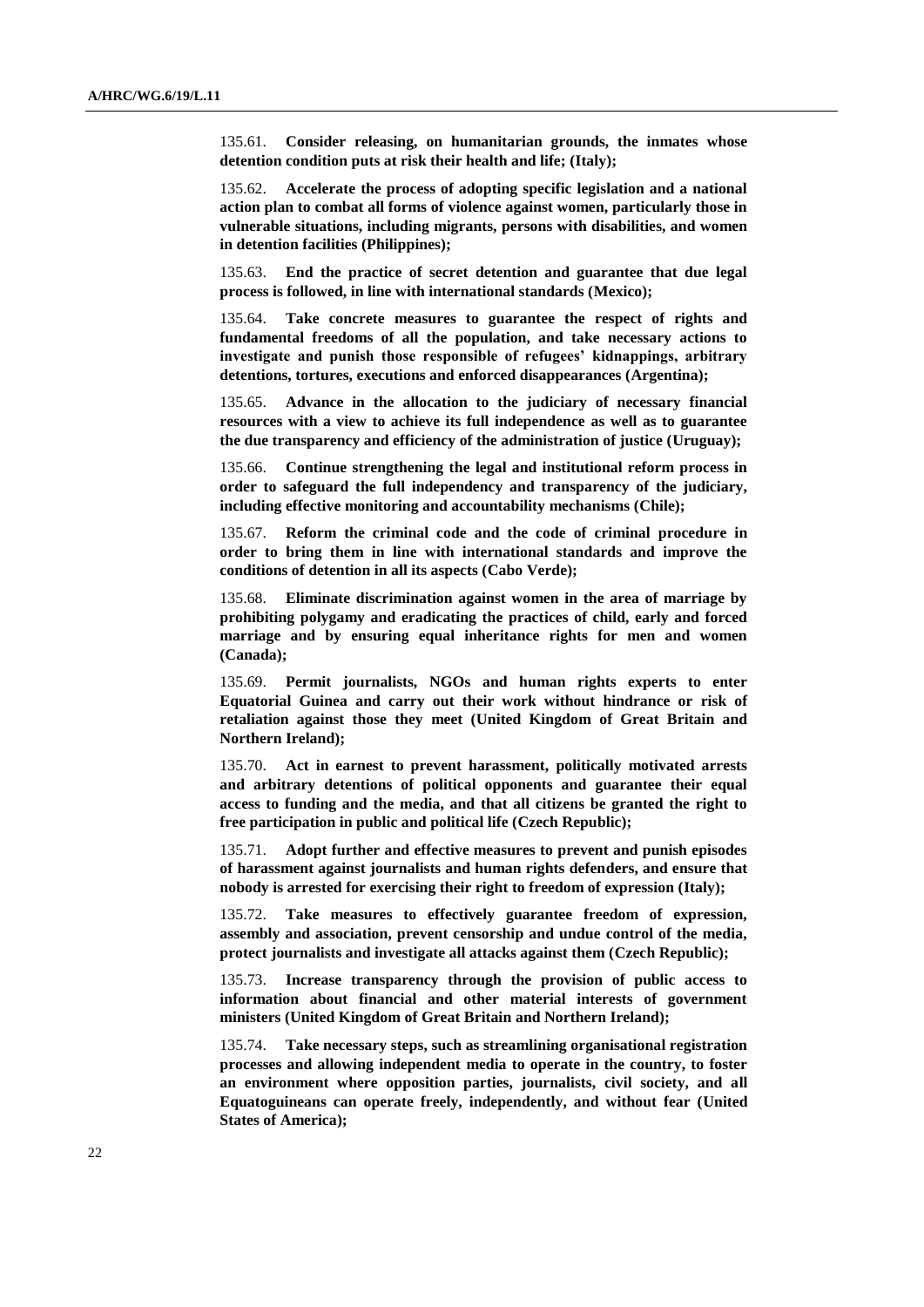135.75. **Adopt measures to guarantee the freedom of the press in line with international standards, including the decriminalization of defamation (Chile);**

135.76. **Guarantee the right to freedom of association by the establishment of an open political space allowing all citizens to exercise this right without interference (Canada);**

135.77. **Ease requirements for the registration of all NGOs and facilitate unhindered operation of all civil society actors, including human rights defenders (Czech Republic);**

135.78. **Establish necessary measures to eliminate the worst forms of child labour, including raising the minimum age for all hazardous work to 18 and developing a list of hazardous occupations and activities not permitted for children (United States of America);**

135.79. **Set priorities and allocate necessary resources for implementing its 'National Economic and Social Development Plan for Horizon 2020', with more focus on employment for the youth, gender equality, urban planning, adequate housing, health care and education (Viet Nam);**

135.80. **Reinforce and widen the scope of laudable initiatives like the rationalization, by the National Institute of Statistics, of investment on social issues such as health infrastructure, access to water and sanitation, and curbing HIV-AIDS (Brazil);**

135.81. **Continue efforts for the implementation of the road map aimed at reducing maternal mortality of a half by 2015, and of 80% by 2020 (Algeria);**

135.82. **Take measures to guarantee the effective implementation of free education and ensure that children finalize primary education, taking also into account gender disparities (Nicaragua);**

135.83. **Take measures to prioritize the protection of girls and women, to curb school dropout by teenage girls and adopt specific legislation for the protection against violence and forced marriage (Costa Rica);**

135.84. **Do everything to eradicate the phenomenon of illegal trafficking of migrants, traffic of human beings and specially the phenomenon of child trafficking and prostitution (Burundi).**

136. **The recommendations below did not enjoy the support of Equatorial Guinea and would thus be noted.**

136.1. **Ratify the Rome Statute on the International Criminal Court; (Ghana);**

136.2. **Ratify the Rome Statute of the International Criminal Court and ensure its implementation (Botswana);**

136.3. **Ratify the Rome Statute of the International Criminal Court (Uruguay);**

136.4. **Accede to the Rome Statute of the International Criminal Court and fully align its national legislation with the Rome Statute (Montenegro);**

136.5. **Accede to the Rome Statute of the International Criminal Court and to the Agreement on Privileges and Immunities of the Court (Estonia);**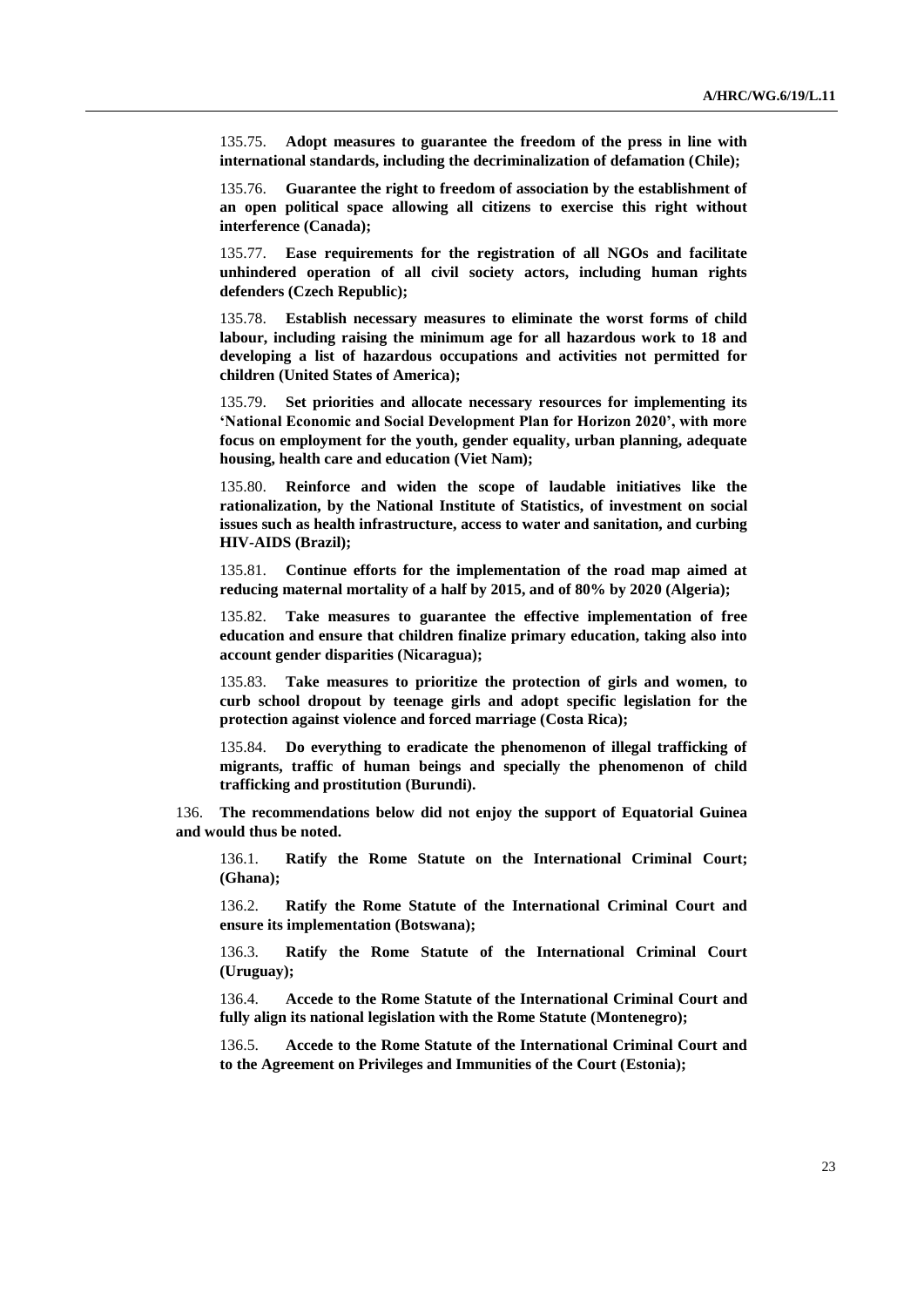136.6. **Ratify the Rome Statute on the International Criminal Court as well as the International Convention for the Protection of All Persons from Enforced Disappearance (France).**

137. **All conclusions and/or recommendations contained in the present report reflect the position of the submitting State(s) and/or the State under review. They should not be construed as endorsed by the Working Group as a whole.**